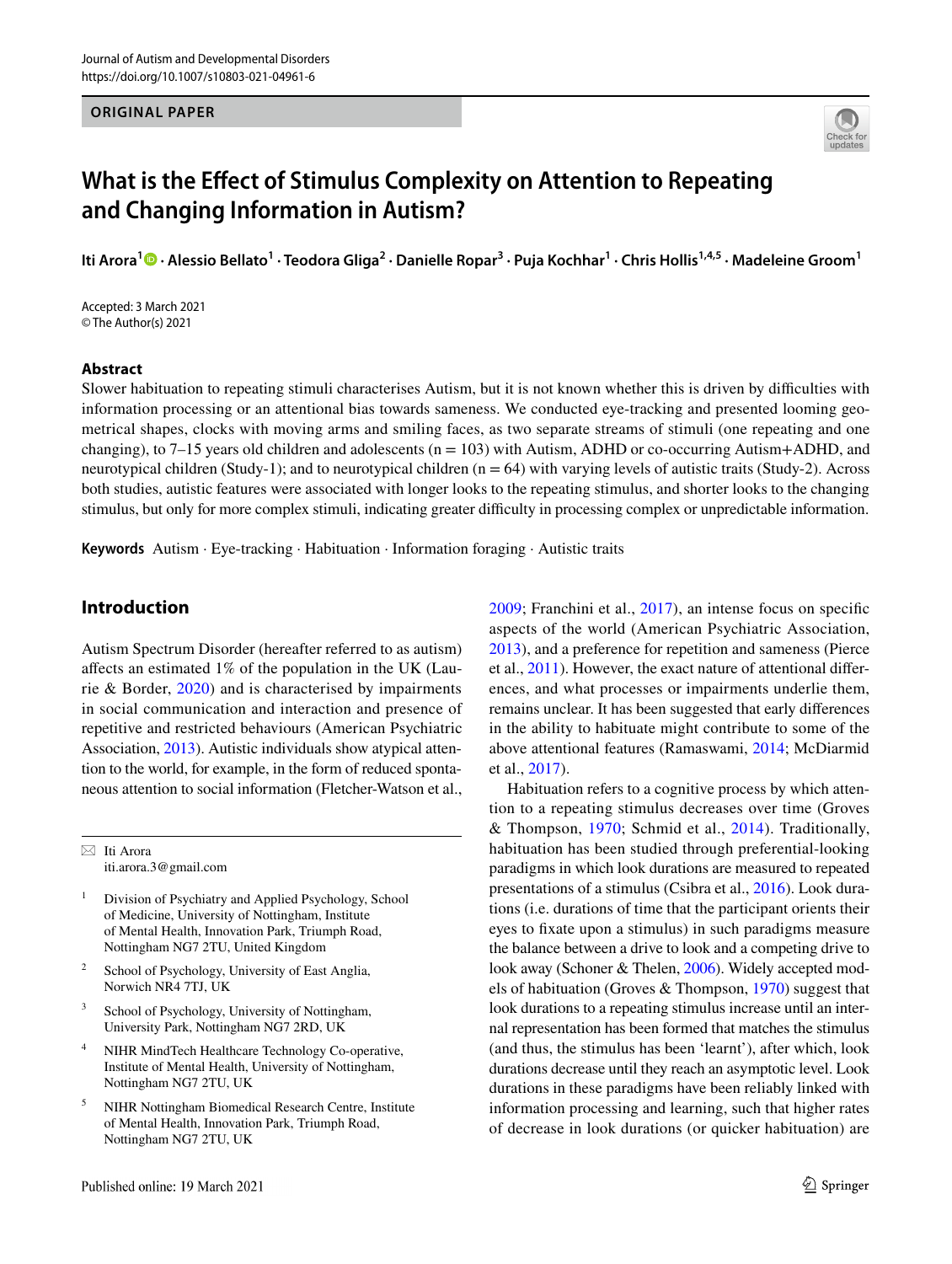associated with better long term outcomes on standardized measures of intelligence (Colombo & Mitchell, [2009\)](#page-14-4); and individual diferences in habituation during the frst year of life predict later cognitive functioning, including in domains such as language, memory and spatial reasoning (McCall & Carriger, [1993](#page-15-7)). Given these relationships with other cognitive functions, it is important to understand diferences in habituation more fully as these diferences may contribute to other cognitive features of autism.

It is also theorized that the drive to look away from an already processed stimulus within such habituation paradigms represents a novelty bias; a pervasive information foraging tendency in all animals that serves an adaptive function of drawing attention away from what is known, towards what is novel, unknown and potentially informative (Schoner & Thelen [2006;](#page-15-6) Laucht et al., [2006;](#page-15-8) Cohen et al., [2007](#page-14-5)). Indeed, from infancy onwards, a balance between exploitation (of the known) and exploration (of the unknown) is essential for optimal adaptation to the environment so that one is alert to pertinent new information but at the same time can focus on a given task (Cohen et al., [2007](#page-14-5)). If there is a bias towards exploitation or exploration, this could impact optimal foraging and, consequently, learning and adaptive functioning (Gliga et al., [2018\)](#page-14-6).

There is evidence for reduced habituation in autistic individuals for both simple stimuli (e.g., tones and naturalistic sounds (Guiraud et al., [2011;](#page-15-9) Hudac et al., [2018](#page-15-10)) and more complex stimuli such as faces (Kleinhans et al., [2016;](#page-15-11) Webb et al., [2010](#page-16-0))). However, it is unclear whether atypical habituation in autism is driven by impaired information processing, leading to slower learning/acquisition of knowledge about the repeating stimulus, or an information foraging style that biases against novelty and change in favour of sameness and predictability. Evidence that habituation deficits in autism are specifc to certain stimuli (present for faces but not for houses) (Webb et al., [2010](#page-16-0); Kleinhans et al., [2016\)](#page-15-11) implicates slower processing of a repeated stimulus rather than biases against novelty, because complex stimuli, such as dynamic, multimodal and social stimuli, are more difficult to process and would therefore challenge these basic learning processes more extensively. On the other hand, there is evidence of an attentional bias away from novelty, and towards attending to previously explored information at the cost of attending to unknown information (Sasson et al., [2008](#page-15-12); Pellicano et al., [2011](#page-15-13); Elison et al., [2012\)](#page-14-7). Currently, it remains unknown whether looking longer at a repeating stimulus refects impaired learning of the stimulus or a preference for repetition. In the habituation literature, it is not possible to disentangle these competing accounts because only a single, repeating stimulus is usually presented and therefore an attentional bias towards repetition over novelty cannot be measured. Whether impaired learning or repetition preference underlies longer looking to a repeating stimulus has important implications for theoretical understanding of autism as well as clinical interventions. Early diferences in attention impact the development of socio-cognitive skills that lie at the core of autism (Keehn et al., [2013](#page-15-14)). If atypicalities in information processing underlie diferences in attention, interventions targeting information processing generally could be efective in improving long-term outcomes. If on the other hand, profles of novelty avoidance/ repetition preference underlie diferences in social attention, this might refect diferences in reward processing and/or arousal regulation (Frank et al., [2009](#page-14-8); Jepma et al., [2012](#page-15-15)); and interventions that target arousal and reward processing networks might be more appropriate.

To separate out these competing accounts we adapted an eye-tracking paradigm that was frst published by Vivanti et al. ([2018\)](#page-16-1), in which two competing stimuli are presented simultaneously in the left and right parts of a screen, one of which remains constant while the other one changes. The advantage of this paradigm (instead of traditional paradigms that present only a repeating stimulus) is that one can capture competing drives to look at the repeating versus novel stimuli. In the frst few trials, preference for either stimuli is likely to not be evident. However, over trials, habituation should occur to the repeating stimulus and preferential looking towards the changing stimulus should increase. The novelty bias, i.e., increased attention to the changing stimulus, thus becomes more prominent after successful learning or processing of the repeating stimulus (Fantz, [1964](#page-14-9)). Using this paradigm, Vivanti et al. [\(2018\)](#page-16-1) reported that autistic pre-schoolers required more trials than neurotypical controls to meet habituation criterion, thus exhibiting slower habituation. Using rates of change in total fxation durations per trial to the repeating and changing stimuli, they also reported that while the autistic children (similarly to neurotypical toddlers) showed reduced looking to the repeating information over successive trials, they also showed reduced looking to the changing stimulus over time, whereas neurotypical toddlers increased looking to the changing stimulus. The authors interpreted this to refect a reduced bias to attend to novelty in autistic participants, rather than an efect of slower learning. However, one could argue that if autistic children were slower to process the repeating stimulus as evidenced by slower habituation, they would then also have been slower to show preference for the changing stimuli. Therefore, this effect (reduced looking to the changing stimulus) could be driven by slower habituation rather than reduced preference for novelty. Further work is needed therefore to fully characterise profles of habituation and novelty biases in autism.

One way to directly address the role of information processing is by manipulating stimulus complexity. Simpler stimuli elicit quicker habituation than complex stimuli (Schoner & Thelen, [2006\)](#page-15-6). We reasoned that if autistic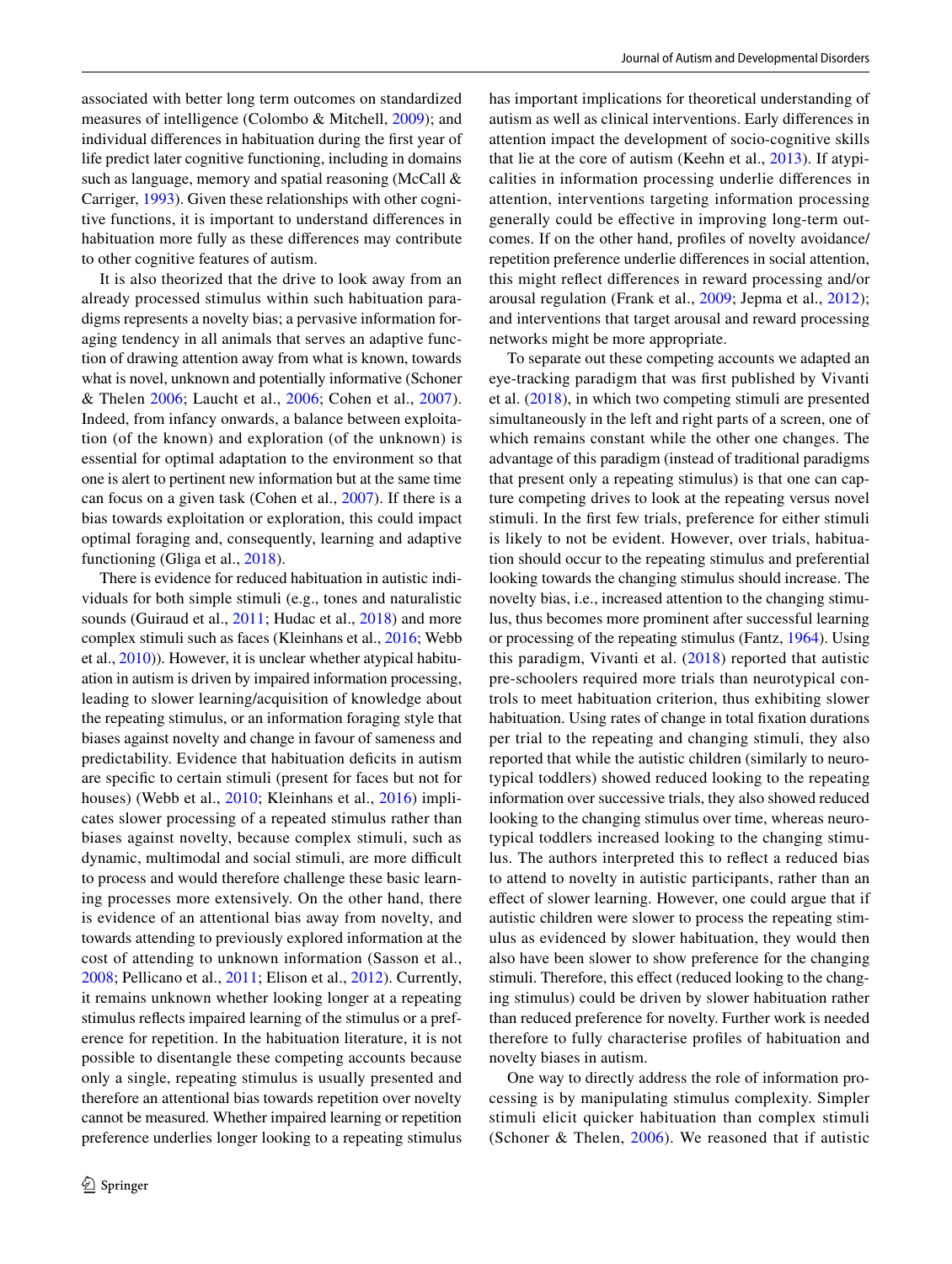people tend to spend longer looking at a repeating stimulus because they are slower to habituate, more complex stimuli, which require more processing, should elicit a greater diferential between repeating and changing stimuli. Conversely, if the fndings are driven by information foraging diferences in autistic individuals that bias them against attending to novel or changing information, this will be refected in a signifcantly greater proportion of time looking towards the repeating stimulus than the changing stimulus and this efect will occur irrespective of the complexity of the stimulus. To investigate these alternative predictions, we adapted the task used by Vivanti et al. [\(2018](#page-16-1)), which comprised one stimulus condition with simple shapes that rotated and zoomed towards the participants. We added two conditions: one consisted of complex stimuli (clocks with moving arms); another used social (smiling faces) stimuli (as shown in Fig. [1](#page-2-0)). These manipulations allowed us to test whether diferences in attention to repeating and changing stimuli were more pronounced for complex than simple stimuli and also allowed us to test whether these efects were more pronounced for social stimuli, given the large literature suggesting greater impairments in the social domain in the autistic population (Dawson et al., [2012;](#page-14-10) Chita-Tegmark, [2016\)](#page-14-11). We reasoned that if social stimuli are one example of complex stimuli, the faces and clocks stimuli used in our adapted habituation paradigm should yield similar effects to one another, and larger efects than the simple shapes condition. If, however, autistic individuals show a unique difficulty with social stimuli, the effects would be specific to this condition, over and above those for the non-social simple (shapes) and non-social complex (clocks) conditions. Faces and clocks were selected as social and non-social examples of more complex stimuli because they have a higher number of features to process, that hold informative value compared to the geometric shapes.

In addition, we developed a more sensitive measure to capture habituation. Vivanti et al. [\(2018](#page-16-1)) used a total fxation duration measure; however, in a two-stimulus habituation paradigm, this measure might also capture other processes apart from information processing, such as revisits to the repeating stimulus to ensure that it has not changed, or even a preference for repetition. We therefore chose to use the longest look duration per trial (comprised of one or more fxations within a stimulus) to each stimulus (repeating and changing). This is more likely to refect looks made for the purpose of information processing and learning in a given trial (Colombo & Mitchell, [2009](#page-14-4)). We summarised the pattern of change in look durations over trials by using a slope coefficient, with decreases in look durations reflected in a negative coefficient and increases in a positive coefficient. At the beginning of the task, we expected to observe equally long look durations to both the repeating and changing stimuli. If a person is habituating, then over time, the trial-bytrial longest look durations should decrease for the repeating

<span id="page-2-0"></span>

**Fig. 1** Examples of stimuli used. From left to right, examples of stimuli from non-social simple condition, social condition and non-social complex condition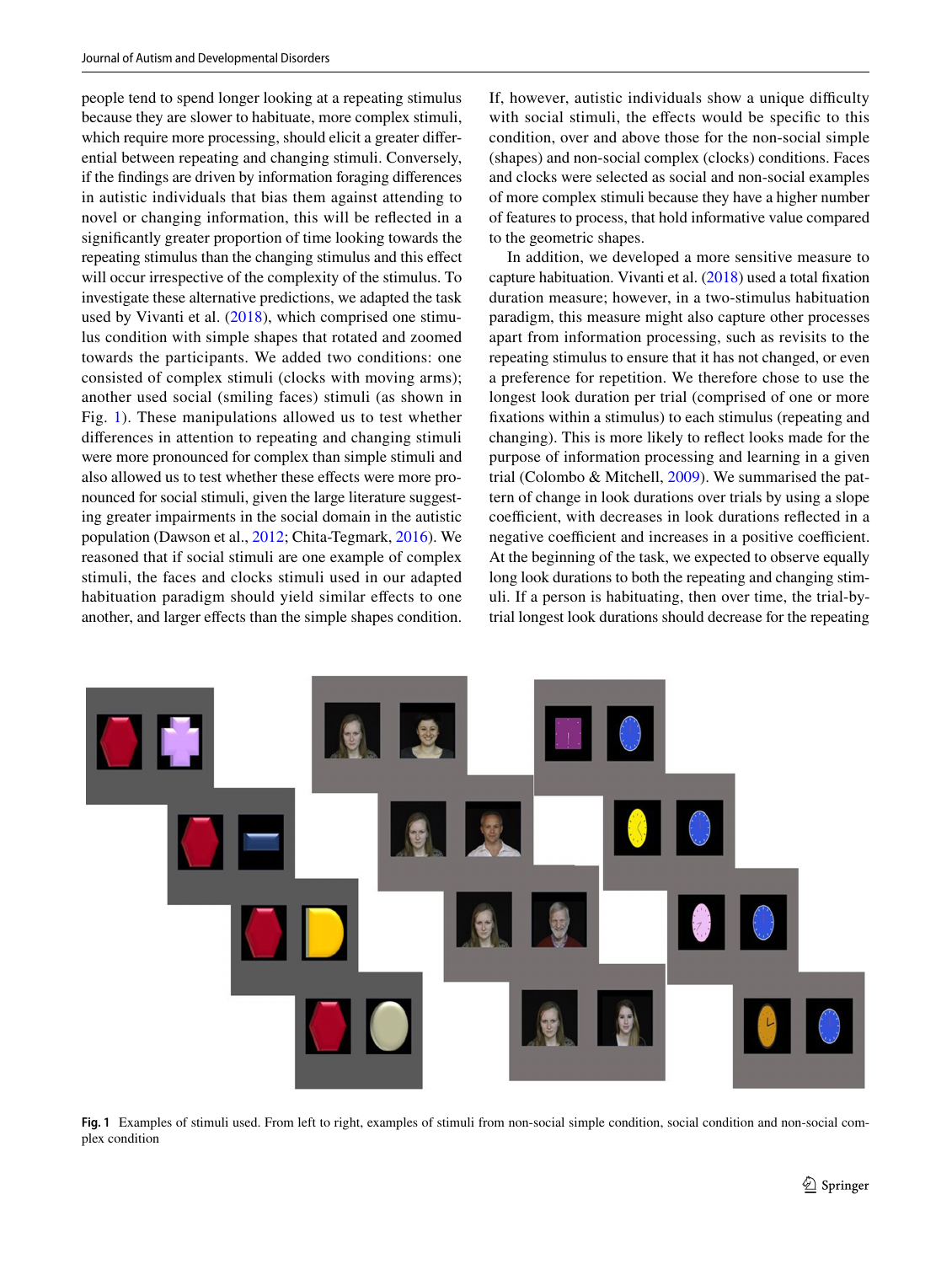stimuli and increase for the changing stimuli, since the latter hold novel information. If there is a bias for either the repeating or changing stimulus, this will emerge as an increase in look durations towards that stimulus over time.

In neurotypical individuals, we predicted a rapid decrease in longest look durations to the repeating stimulus over time and an increase in longest look durations to the changing stimulus over time, refecting rapid habituation and then an information foraging drive towards the novel stimulus. This would be reflected in a negative slope coefficient of look durations to the repeating stimulus and a positive slope coefficient to the changing stimulus. In autism, we predicted that if the tendency to spend longer looking at a repeating stimulus is driven by slower information processing (and therefore slower habituation), there will be a reduction in look durations over time to the repeating stimulus and an increase to the changing stimulus, but the slopes will be fatter than in neurotypical individuals, refecting slower change over time. This efect will be more pronounced in the conditions with higher stimulus complexity due to the greater difficulty processing these stimuli. Conversely, if driven by a bias against novelty towards sameness, the efect will not vary by stimulus complexity and will manifest in a signifcant positive slope to the repeating stimulus and a fat or negative slope to the changing stimulus, i.e. a reversal of the neurotypical effect. We also explored whether these atypical features of autism are specifc to social stimuli or whether they also occur when presented with non-social stimuli that have a similar level of featural complexity.

We used this task with two populations. In Study [1](#page-3-0), we compared children with and without clinically diagnosed autism and we also compared autism with another neurodevelopmental disorder, attention defcit hyperactivity disorder (ADHD). In Study [2](#page-9-0) we recruited a general population sample of children with varying levels of autistic traits.

# <span id="page-3-0"></span>**Study 1**

The aim of the frst study was to determine whether diferences in attention to repeating vs changing stimuli refect slower processing of a repeated stimulus or atypical biases away from novelty in autistic children, by manipulating stimulus complexity. Therefore, in this study, we included children with a clinical diagnosis of Autism Spectrum Disorder and neurotypical children. In addition, we included a group of children with ADHD and a group of children with co-occurring Autism and ADHD.

ADHD is highly co-occurrent with autism (with cooccurrence rates between 37 and 85%, Leitner [2014](#page-15-16)) but this is often not addressed in research. There is inconsistent evidence for atypical habituation in ADHD; with preliminary evidence for quicker habituation to rewards in those with ADHD (McDiarmid et al., [2017](#page-15-3)). ADHD is also tentatively associated with biases towards novelty-seeking and exploration (Gliga et al., [2018](#page-14-6)) and could therefore be linked with information foraging biases opposite to the ones associated with autism. Given the high comorbidity between these conditions, investigating how these potentially opposing biases are manifest in those with comorbidity might illuminate shared mechanisms between autism and ADHD. Therefore, the aim of our frst study was to determine how attention to repeating vs changing information is infuenced by stimulus complexity and whether any unique attentional patterns are evident within diferent clinical groups with a diagnosis of autism, ADHD, or both. In many experimental studies on autism, despite the high levels of co-occurrence between autism and ADHD, co-existing ADHD is either ignored (not measured) or autistic participants are excluded from the studies if they meet criteria for ADHD. This reduces the generalizability of results from those studies, as their samples are not representative of the general autistic population. Instead, careful characterization of ADHD symptoms in autistic participants provides an opportunity to test how presence of ADHD impacts profles of attention and information processing in autism and in doing so, we are also able to include a more representative sample of autistic children and young people in the study.

We predicted a profle of relatively greater attention to the repeating stimulus over the changing stimulus in children and adolescents with autism, as outlined in the general introduction above. For children with ADHD, our hypotheses were more tentative, given that such tasks have not been used with this population before. We expected them to show a bias towards novelty, to the extent that they will look more often at the changing stimulus (Sethi et al., [2018](#page-16-2)). We also expected, given profles of hyperactivity and inattention (American Psychiatric Association, [2013](#page-14-0)), that they might be slower to reduce their attention to repeating information due to inefficient processing and therefore, flatter slopes of change in attention towards both stimuli. Again, given lack of research in the area, we anticipated diferent possible efects for children with co-occurring autism and ADHD. Given evidence of opposing information foraging biases in autistic and ADHD populations (towards novelty in ADHD and against novelty or towards sameness in autism), we anticipated that comorbid children might show neither, with the two opposing risks combating each other. Alternatively, the group with co-occurring autism and ADHD might be more similar to the autistic children, or to the ADHD children, refecting that on these measures they share the profle of one of these populations. Finally, the comorbid group might be a separate nosologic entity and thus might show a completely distinct profle (Rommelse et al., [2011\)](#page-15-17) from the other children. We tested these predictions in a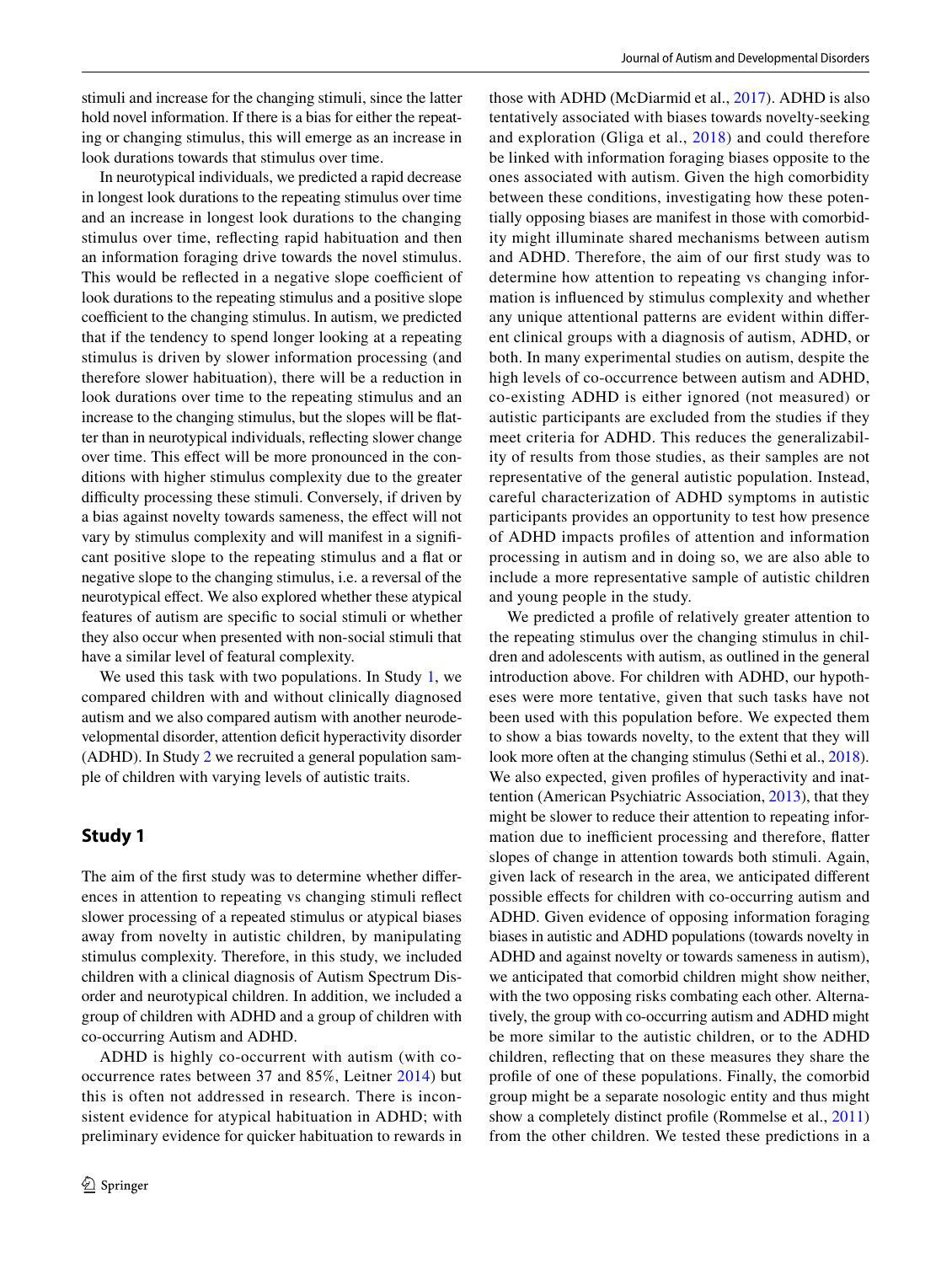factorial design where ADHD and ASD were modelled as two between-subjects' factors.

# **Methods**

# **Sample**

The present work is based on data collected for the SAAND study (Studying Attention and Arousal in children and adolescents with Neurodevelopmental Disorders). 103 participants aged 7–15 years took part, including 30 neurotypical participants, 18 with Autism, 23 with ADHD and 32 with both Autism and ADHD ('Autism+ADHD'). Participant demographic characteristics are presented in Table [1.](#page-4-0)

Participants completed a battery of EEG and eye-tracking tasks, including the task presented here. Study procedures were approved by the UK National Research Ethics Committee (REC reference 17/EM/0193 and the Health Research Authority (HRA; IRAS research project ID 220158). Clinical participants were recruited through local support groups or were referred to the study by paediatricians, child and adolescent psychiatrists or mental health nurses in local

Child and Adolescent Mental Health Services (CAMHS) or the special needs departments of local schools. Neurotypical participants were recruited from local schools and from a database of volunteers held by the School of Psychology, University of Nottingham, UK. Participants in the clinical groups either already had a clinical diagnosis or were referred to the study by clinicians because of suspected ADHD or autism. Consensus research diagnoses were made in consultation with two experienced child and adolescent psychiatrists (PK and CH). The measures used to inform research diagnoses were: Development and Well-Being Assessment (DAWBA) (Goodman et al., [2000](#page-15-18)), Social Communication Questionnaire (SCQ) (Rutter et al., [2003\)](#page-15-19), Conners' Rating Scales (CRS-3) (Conners, [2008](#page-14-12)), the Autism Diagnostic Observation schedule, 2nd edition (ADOS-2) (Lord et al., [2015\)](#page-15-20) (completed by IA and PK who have research accreditation for the tool) and the Wechsler Abbreviated Scales of Intelligence (WASI-II) (Wechsler, [2011\)](#page-16-3) to obtain a measure of verbal and non-verbal cognitive functioning for all participants. Parent and teacher data were available for the participants on the SCQ and CRS-3. Due to missing data on the teacher measure, in this study we report the parent CRS scores. In this study, we used parent-reported

<span id="page-4-0"></span>

| <b>Table 1</b> Sample characteristics for study 1 |  |
|---------------------------------------------------|--|
|                                                   |  |

|                    | Neurotypical $(n = 30)$ | Autism $(n = 18)$ | $ADHD (n = 23)$ | Autism + ADHD $(n = 32)$ | Group Com-<br>parisons (p |  |
|--------------------|-------------------------|-------------------|-----------------|--------------------------|---------------------------|--|
|                    |                         |                   |                 |                          | value)                    |  |
| Demographics       |                         |                   |                 |                          |                           |  |
| Age                | 129.63 (29.29)          | 130.89 (25.05)    | 127.87 (27.14)  | 130.06 (18.36)           | $Ns(p^w > .1)$            |  |
| Gender M:F         | 17:13                   | 11:7              | 15:8            | 24:8                     | $Ns(p^w > 0.1)$           |  |
| WASI full-scale IO | 116.2(13.34)            | 104.61 (15.64)    | 108.61 (11.67)  | 102.06 (19.29)           | $p^w = 0.006^a$           |  |
| SCQ                |                         |                   |                 |                          |                           |  |
| Total              | 3.79(3.71)              | 19.11 (5.98)      | 15.17(6.96)     | 21.16(6.23)              | $p^w < 0.001^{b,c}$       |  |
| <b>SCQ</b> Social  | 1.25(1.5)               | 7.56(3.34)        | 4.91(3.26)      | 7.68(3.47)               | $p^w < 0.001^{b,c}$       |  |
| SCQ Comm           | 1.82(1.49)              | 5.61(2.3)         | 4.61(1.99)      | 6.39(2.33)               | $p^w < 0.001^{b,c}$       |  |
| <b>SCQ RRB</b>     | 0.5(1.1)                | 4.56(2.2)         | 4.04(2.51)      | 5.42(2.76)               | $p^w < 0.001^b$           |  |
| <b>CPRS</b>        |                         |                   |                 |                          |                           |  |
| Global Index       | 51.82 (13.45)           | 79.44 (12.59)     | 87.87 (4.25)    | 87.13 (5.32)             | $p^w < 0.001^b$           |  |
| Inattention        | 50.57 (9.75)            | 77 (12.48)        | 86.78 (6.64)    | 85.09 (6.41)             | $p^w < 0.001^{b,d}$       |  |
| Hyperactivity      | 52.32 (12.93)           | 76.44 (13.68)     | 87.83 (3.9)     | 87.38 (5.56)             | $p^w < 0.001^{b,e}$       |  |

Data shown for all measures except Gender are mean with standard deviation in parentheses. Data for gender are n male:female. WASI: Wechsler Abbreviated Scale of Intelligence; CPRS: Conners Parent Rating Scale (values shown are mean T-scores); SCQ: Social Communication Questionnaire

p values in the table refer to the signifcance value of the main ANOVA, comparing the 4 groups on respective demographic characteristics; multiple comparisons for these variables are Bonferroni-corrected. p<sup>w</sup> refers to the p value of Welch's F test carried out where homogeneity of variances assumption was violated; for these variables, post-hoc comparisons are corrected using Games-Howell method

a NT>Autism+ADHD

b NT < Autism, ADHD, Autism + ADHD

c ADHD < Autism+ADHD

d Autism < ADHD

e Autism < ADHD, Autism + ADHD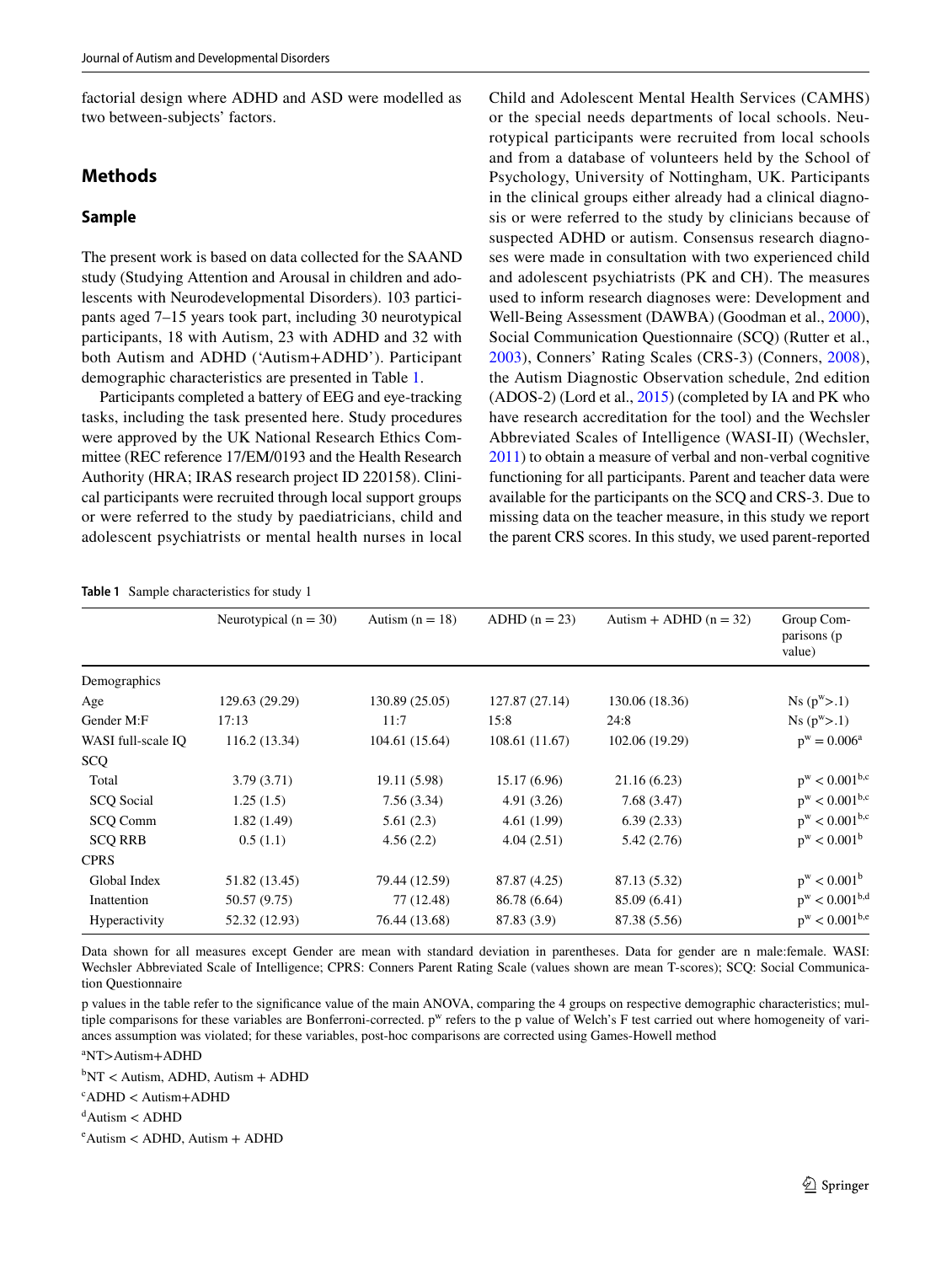SCQ (Total score and social communication, social interaction and restricted and repetitive behaviours subscale scores) and CRS (Hyperactivity-Impulsivity and Inattention subscales) scores as indices of symptom severity of Autism and ADHD respectively. Further information about inclusion/exclusion criteria as well as allocation of participants into clinical groups is available in Supplementary Materials.

### **Eye‑Tracking Task**

We adapted the novelty versus repetition task from Vivanti et al. ([2018](#page-16-1)). In this task, two streams of dynamic stimuli are presented adjacent to one another, one each in the left and right sides of the screen, on a computer screen. In one stream, a repeating stimulus is presented and in the other, a changing stimulus is presented. In the original task (Vivanti et al., [2018\)](#page-16-1), the stimuli were dynamic shapes, rotating and looming towards the viewer. Stimulus duration was three seconds. We adapted these original stimuli but retained the timing and display parameters of the original study.

In addition, we added two conditions to enable us to measure the efects of social-ness and complexity of stimuli (see Fig. [1\)](#page-2-0). We added a social condition in which the stimuli consisted of movies of faces breaking into smiles taken from the UvA-NEMO Smile Database (Dibeklioğlu et al., [2015](#page-14-13)). The videos are shot under controlled illumination conditions and are in RGB colour. We cropped the videos to size them similarly to the stimuli from other conditions.

We also created a non-social condition in which we used animations of clocks with moving arms as stimuli. Clocks were sized similarly to the faces in the social condition. Clocks were of diferent colours (similar to non-social simple condition), and the arms moved from diferent starting points to diferent endpoints. The clocks were designed to be more complex than the shapes since there was more information within them to process. Clocks have multiple features that have informative value and the movement of internal features changes the meaning to be drawn from the stimulus, similar to facial features. Importantly, the faces and clocks difer primarily in their social status but are approximately equivalent in global and featural complexity (see Fig. [1](#page-2-0)).

In keeping with the original study (Vivanti et al., [2018](#page-16-1)), we chose to use dynamic stimuli for our other two conditions. This was primarily because, for the age range of our participants, static stimuli would have been too simple and possibly unengaging. Furthermore, dynamic stimuli are more naturalistic and therefore have greater ecological validity. In Vivanti et al. ([2018](#page-16-1)) study, nine trials were presented. We added two trials (to each condition) to ensure that there were sufficient trials to capture changes in looking patterns given the older age of our participants. Therefore, in Study [1](#page-3-0), each condition comprised of eleven trials (3 s per trial), leading to three conditions that lasted 33 seconds each, and an entire task that lasted around 2–3 min in total, including calibration and drift correction between conditions. For each stimulus type, there were twelve stimuli created, one of which was used as the repeating stimulus while the rest were used as changing stimuli, so that within the changing stimuli, no stimulus was presented more than once. Order of presentation of conditions and stimuli within conditions were both randomized. Further, we counterbalanced the visual hemifeld in which the repeating stimulus was presented in each condition and between the two versions.

Further information about task design is available in Supplementary Materials.

# **Procedure**

The task was delivered on Eyelink 1000 Plus after a 9-point gaze calibration was completed. Eye movements from both eyes were recorded without a chin-rest and children were seated approximately 60 cm from the screen. Eye movements were recorded at 500 Hz through a 25 mm lens, with an estimated accuracy of 0.25° to 0.5°. The task was presented on a 21.5'' LCD screen with a refresh rate of 60 Hz, placed immediately behind the eye-tracker.

This task lasted approximately 2 minutes, including calibration. It was a part of a 15-minute eye-tracking battery and was presented mid-way through another eye-tracking task. Participants were asked to pay attention to what was happening on the screen but were given no other instructions.

#### **Analysis Plan**

We extracted two measures from the task. The first, number of fxations to the screen, was a measure of task engagement, compared between groups to ensure that analysis of other measures was not infuenced by any between-subject diferences in task engagement. The second measure of interest was the rate of change in look durations to the repeating and changing stimulus over time. Interest areas were drawn around stimuli to capture any fxations falling within the area of the stimuli. A 'look duration' was defned as cumulative duration of consecutive fxations in the same interest area in a trial without shifting to another interest area. Therefore, for each trial, the longest look to the repeating and changing stimulus was extracted. We then computed the coefficients of the linear slope of the rate of change in these look durations to the repeating and changing stimulus in each condition (Non-Social Simple, Non-Social Complex, Social) separately. We expected a negative slope to the repeating stimulus across conditions, representing reduced looking to repeating information over time, and a positive slope to the changing stimulus, driven by longer looking to the changing information over time representing a novelty bias.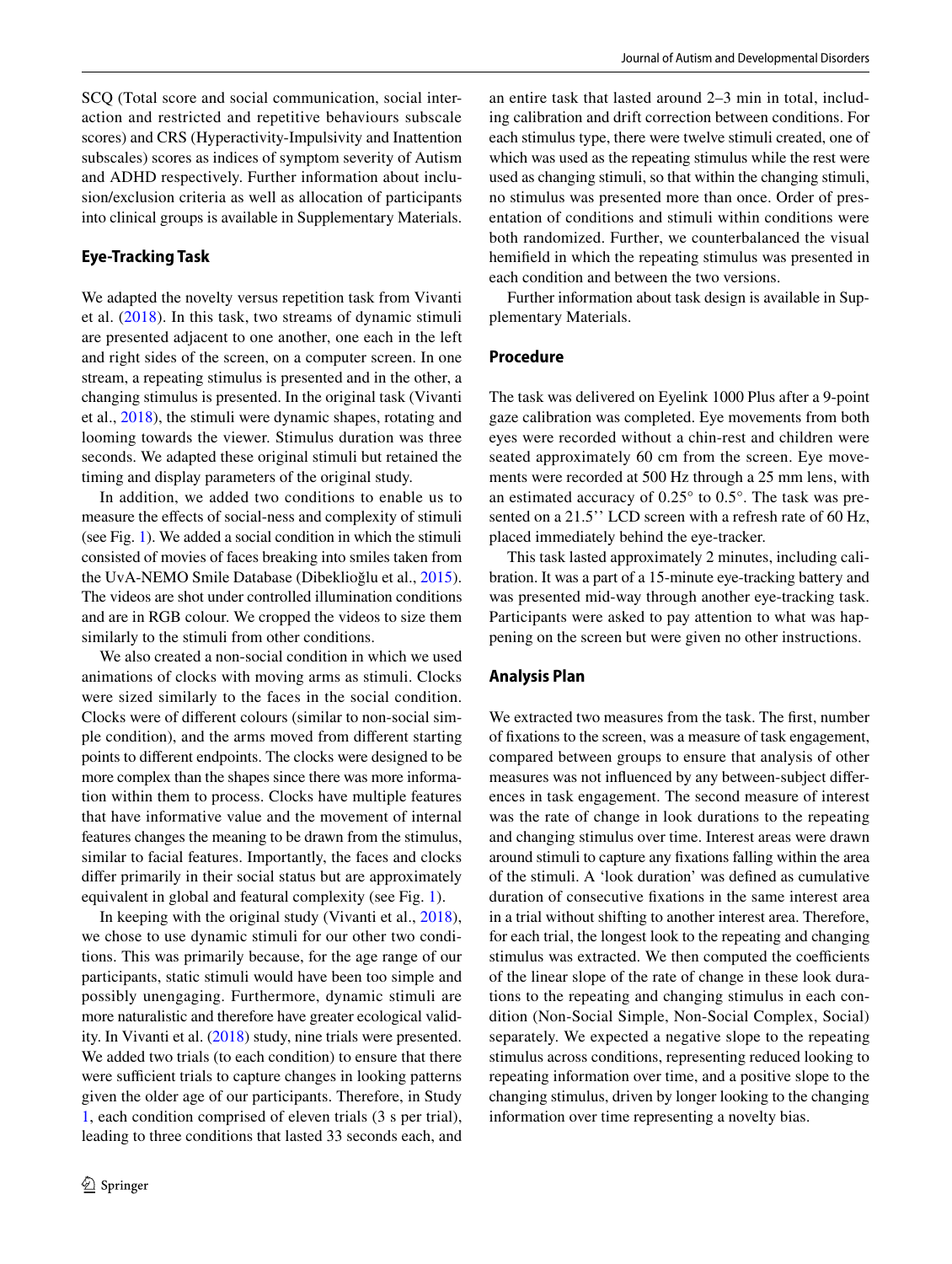In the main analyses, Autism and ADHD were modelled as two between-subject factors with two levels each, 'Present' and 'Absent'. This allowed us to measure the effects of either condition separately through main efects of either factor. Modelling the factors in this way gave more power to the comparisons when comparing all participants with Autism/ADHD with those without. Efects specifc to one of the four groups would emerge in this analysis through an interaction effect between the between-subject factors, and this would allow us to investigate whether a profle of attention was specifc to the autism only group as compared to the rest.

To analyse the engagement variable (number of fxations), we used repeated measures analyses of variance (ANOVA) with one within-subject factor: Condition with three levels (Non-Social Simple, Non-Social Complex, Social). In our analysis of this variable we focussed on checking individual diferences in task engagement. We therefore only report main efects of Autism or ADHD or interactions between these and the within-subjects Condition factor. For our main analysis on the Rate of change in Look durations, we included a second within-subjects factor Stimulus with two levels (Repeating, Changing).

For each dependent variable, we assessed common assumptions before testing hypotheses. Mahalanobis distances were used to identify multivariate outliers but none were identifed. Based on evidence that repeated measures ANOVAs are robust to assumptions of normality we carried out ANOVA with normal and non-normal dependent variables (Field [2013](#page-14-14)). Mauchly's tests of sphericity was evaluated and where violated, we report Greenhouse-Geisser adjusted degrees of freedom. Interactions and main efects were followed up with appropriate analysis to characterise the simple effects.

Given diferences between clinical groups on IQ, we used partial correlations to evaluate whether diferences in IQ were associated with any efects of interest.

### **Results**

Overall, the pattern of group diferences refected the group allocations, showing greater CRS scores in the ADHD and Autism+ADHD groups and greater SCQ scores in the Autism and Autism+ADHD groups. The clinical groups had lower IQ than the neurotypical group; however, this diference was statistically signifcant only between NT and Autism + ADHD group (see Table [1\)](#page-4-0).

# **Number of Fixations (Control Variable Measuring Task Engagement)**

First, we analysed participants' number of fxations to the screen to ensure that all participants were attentive to the task at all levels of Condition. The between-subjects factor of Autism interacted signifcantly with Condition: F (2, 198)  $= 3.03$ ,  $p = 0.05$ ,  $\eta_p^2 = 0.03$ . However, follow up pairwise comparisons comparing groups (Autism-Present, Autism-Absent) within each condition yielded no signifcant diferences (all  $p > 0.1$ ) (descriptive statistics provided in Supplementary Materials). Main effects of Autism and ADHD were not significant: Autism: F  $(1, 99) = 0.008$ ,  $p = 0.93$ ,  $\eta_{\text{p}}^2 = 0.00$ ; ADHD: F (1,99) = 0.009, p = 0.92,  $\eta_{\text{p}}^2 = 0.00$ .

#### **Rate of Change in Look Durations**

We predicted that all participants would show reduced look durations over time to the repeating stimulus (indexed by a negative slope) and increased look durations over time to the changing stimulus (indexed by a positive slope). There was a main effect of Stimulus (F  $(1, 99) = 52.78$ , p = 0.000,  $\eta_p^2$  = 0.35). As predicted, this was driven by a significantly more positive slope for the changing stimulus (Mean  $\pm$  SE =  $40.04 \pm 4.84$ ) as compared to the repeating stimulus (Mean  $\pm$  SE = -10.84  $\pm$  3.68). There was also a main effect of Autism (F (1, 99) = 4.74, p = 0.032,  $\eta_p^2 = 0.046$ ). This was driven by those without Autism (neurotypical and ADHDonly: Mean  $\pm$  SE = 20.03  $\pm$  3.42) showing steeper slopes than those with Autism (Autism-only and Autism+ADHD: Mean  $\pm$  SE = 9.17  $\pm$  3.63).

There was an interaction between Condition and Stimulus (F (1.87, 185.25) = 8.74, p < 0.001,  $\eta^2$ <sub>p</sub> = 0.08) driven by a signifcant main efect of Stimulus for the Non-Social Simple (Mean diference Repeating vs Changing = −82.38 ± 11.16, p < 0.001) and Social (Mean diference  $= -53.74 \pm 9.93$ , p < 0.001) conditions, which was nonsignifcant in the Non-Social Complex condition (Mean difference =  $-16.51 \pm 13.18$ , p = 0.213). This two-way interaction was moderated by a 4-way interaction between Condition\*Stimulus\*Autism\*ADHD: F  $(1.87, 185.25)$  = 3.82,  $p = 0.026$ ,  $\eta_{p}^{2} = 0.037$ . We broke this interaction down by running two repeated-measures ANOVAs, separately within each level of Autism and within each level of ADHD. At each level of Autism (Absent, Present), the three-way Condition\*Stimulus\*ADHD interaction was not significant: Autism-Absent: F  $(2, 102) = 1.49$ , p  $= 0.23$ ,  $\eta_p^2 = 0.028$ ; Autism-Present: F (1.78, 85.55) = 2.39,  $p = 0.103$ ,  $\eta^2$ <sub>p</sub> = 0.047. The equivalent analysis at each level of the ADHD factor showed that the three-way Condition\*Stimulus\*Autism interaction was not signifcant at 'ADHD-Present': F (2, 106) = 1.18, p = 0.308,  $\eta_p^2$  $= 0.022$ ; but, in the groups without ADHD (that is in the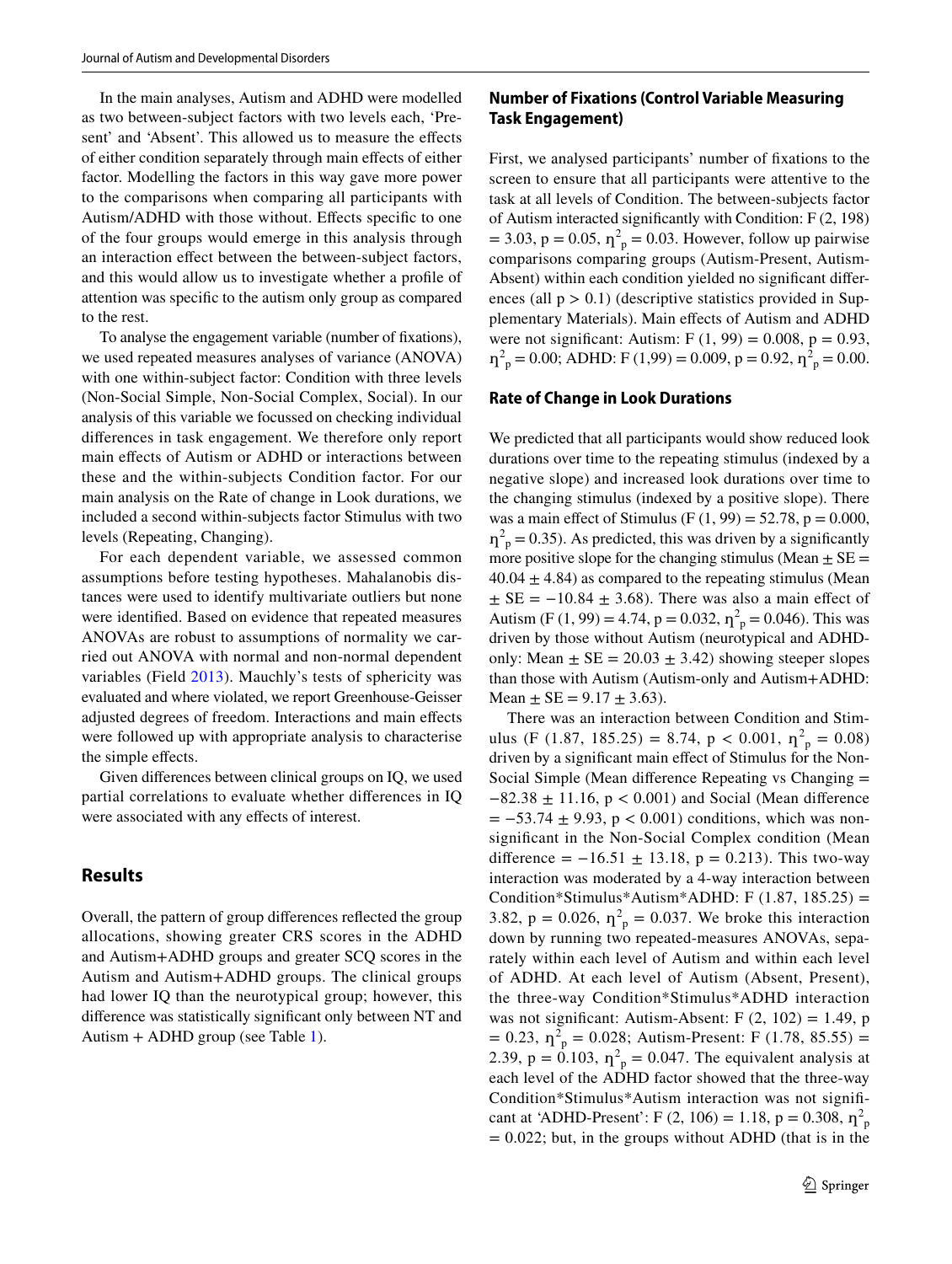neurotypical (NT) and Autism-only groups), there was a three-way interaction of Condition\*Stimulus\*Autism (F (2, 92) = 4.375, p = 0.015,  $\eta^2$ <sub>p</sub> = 0.087). Follow-up comparisons were conducted to test the Condition\*Stimulus interaction in each of these groups (NT, Autism-only). These analyses showed a signifcant main efect of Stimulus in Neurotypical children ( $p < 0.0001$ ,  $\eta_p^2 = 0.447$ ), with shorter looks to repeating stimuli (Mean  $\pm$  SE = -9.03  $\pm$ 5.5) and longer looks to changing stimuli (Mean  $\pm$  SE =  $46.49 \pm 7.74$ ) over time across conditions (see Fig. [2a](#page-7-0)); the Condition\*Stimulus interaction was not statistically signifcant in this group (F  $(2, 58) = 0.29$ , p = 0.75). On the other hand, the Condition\*Stimulus interaction was signifcant in the Autism-only group (F  $(2, 34) = 5.50$ , p = 0.009,  $\eta_p^2$  = 0.24) with shorter look durations over time to the repeating stimulus and longer look durations over time to the changing stimulus in the Non-Social Simple (repeating vs changing Mean  $\pm$  SE:  $-31.39 \pm 7.03$  vs. 54.64  $\pm$  16.48) and Social conditions (repeating vs changing Mean  $\pm$  SE:  $-8.68 \pm 9.53$ vs.  $33.77 \pm 12.52$ ) but a numerical difference in the opposite direction in the Non-Social Complex condition which did not reach statistical signifcance (repeating vs changing Mean  $\pm$  SE: 27.79  $\pm$  23.96 vs  $-19.88 \pm 20.41$ ) (as shown in Fig. [2b](#page-7-0)).

### **Correlations with SCQ**

Bootstrapped bivariate correlations were computed between number of fxations to repeating and background stimuli (across conditions) and rate of change of attention to the repeating and changing stimuli in the non-social complex



condition) and the SCQ subscales of social, communication and RRB symptoms. A greater reduction in look durations to the changing stimulus over time in the Non-Social Complex condition was associated with higher SCQ Social symptoms ( $r = -0.198$ ,  $p = 0.05$ ,  $[-0.365, -0.032]$ ) (See Fig. [3](#page-8-0)), suggesting that those with higher symptom severity on this scale showed a bias against attending to the changing stimulus over time, in this condition. To evaluate the role of IQ, we computed partial correlations between SCQ Social symptoms and Rate of change of attention to the changing stimulus in the Non-Social Complex Condition, whilst controlling IQ. The correlation became nonsignificant  $(r =$  $-0.161$ ,  $p = 0.112$ ,  $[-0.326, -0.007]$ .

Given the fnding of fatter slopes for the rate of change in look durations overall in autistic individuals as compared to non-autistic individuals in our sample, we also ran a correlation between IQ and the average rate of change of look durations over time with data collapsed across conditions and stimuli. The correlation was not statistically signifcant  $(r = -0.111, p = 0.264, [-0.282, 0.079]).$ 

## **Summary and Discussion of Study 1**

In this study, we set out to identify whether diferences in attention to repeating versus changing information in autism are present across stimulus contexts, suggesting a bias away from novelty towards repetition and predictability; or if they are dependent upon stimulus complexity, indicating slower information processing which is exacerbated when stimuli



<span id="page-7-0"></span>**Fig. 2 a** The main efect of stimulus in neurotypical participants. Bars show the mean  $(\pm 1)$  standard error) coefficient of the slope for the rate of change in look durations over trials (plotted on the y-axis). These data are split by stimulus type and condition. Asterisks denote statistical significance: \*p < 0.05, \*\*p < 0.01, \*\*\*p < 0.001. The interaction between Condition. \*Stimulus is non-signifcant but shown here for the purpose of visualization of diferences from the

Autism-only group shown in Fig. 2b. **b** Condition\*Stimulus interaction in the autism-only group. Bars show the mean  $(\pm 1)$  standard error) coefficient of the slope for the rate of change in look durations over trials (plotted on the y-axis). These data are split by stimulus type and condition. Asterisks denote statistical signifcance: \*p < 0.05, \*\*p < 0.01, \*\*\*p < 0.001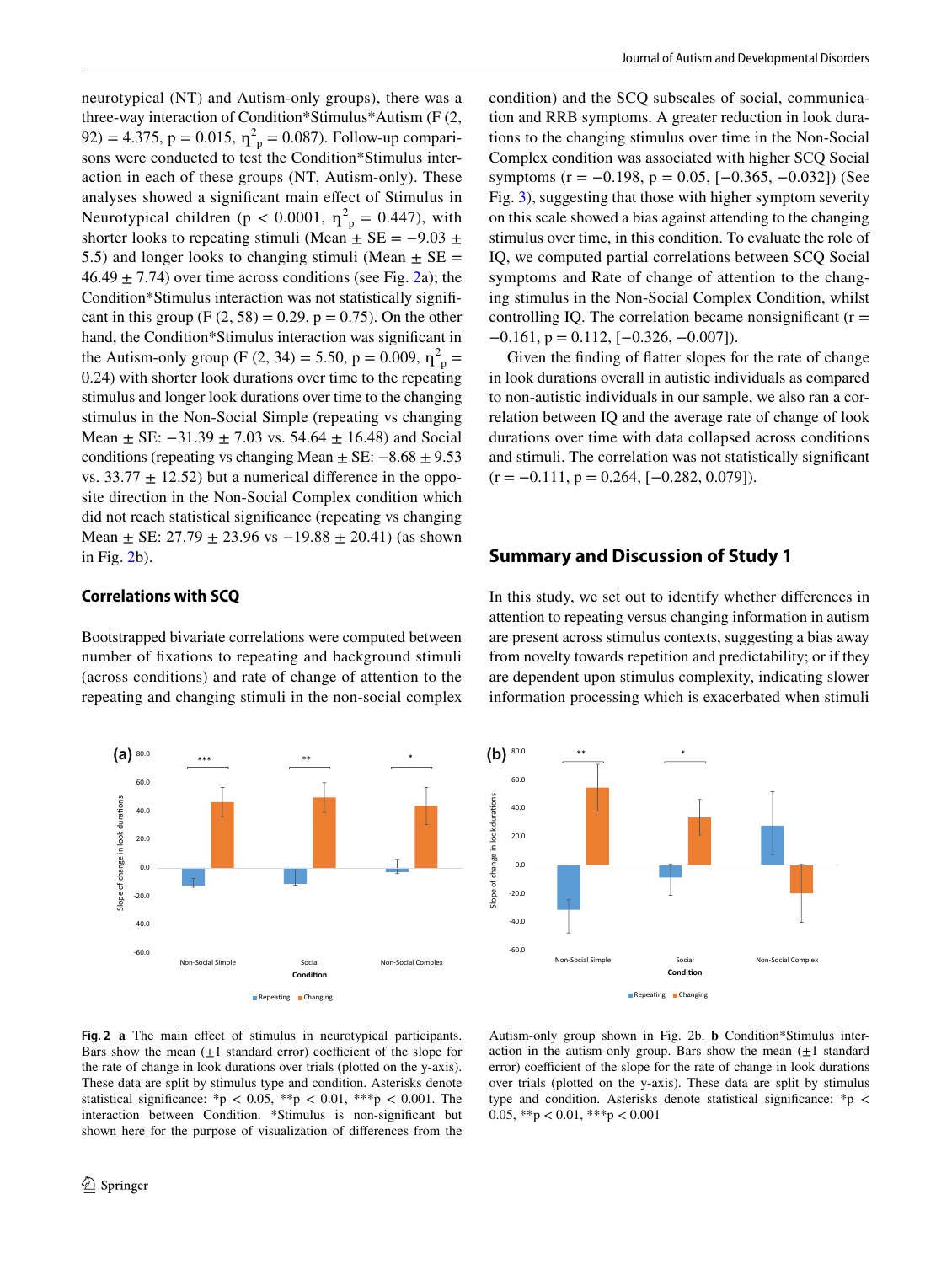

<span id="page-8-0"></span>**Fig. 3** Relationship between SCQ-Social scores and rate of change measure in non-social complex condition*.* Scatterplot of scores on Social Communication Questionnaire (SCQ) Reciprocal Social Interaction Subscale (plotted on the x-axis) with the coefficient of the slope for the rate of change in look durations over trials to the Non-

Social Complex Changing Stimulus (plotted on the y-axis) for participants with and without Autism (represented by orange and blue dots respectively. Dotted orange and blue lines represents the trend lines for the participants with and without Autism respectively

are complex. Further, we investigated whether this attention profle was specifc to children with autism when compared with a group of children with ADHD. Finally, we also included a group of children with co-occurring autism and ADHD to investigate what profle of information foraging biases they show.

Analysis of the rate of change in look durations to the repeating versus changing stimuli revealed that autistic participants (with or without ADHD) showed fatter slopes of change in look durations to repeating and changing stimuli across conditions of stimulus complexity, suggesting that they were slower to shift attention, possibly due to slower information processing. Further, autistic children (without co-occurring ADHD) showed a neurotypical profle of reduced attention over time to the repeating stimulus and increased attention over time to the novel stimulus in the Non-Social Simple (shapes) and Social conditions. However, they did not show this efect in the Non-Social Complex (clocks) condition, in which they showed prolonged attention to the repeating over the changing stimulus. This is a reversal of the neurotypical efect and indicates that autistic children are not just defned by reduced habituation to a repeating stimulus but, when presented with visually complex stimuli, they show a bias towards repetition and away from novelty. This effect is more complex than we predicted as it suggests both slower information processing, refected in fatter slopes to the repeating and changing stimuli (compared with neurotypical participants) with a preservation of the changing>repeating pattern to Social and Non-Social Simple stimuli, and a bias for repetition over novelty (refected in a reversal of the changing>repeating efect) to Non-Social Complex stimuli. This is an important efect, which suggests that attentional biases in favour of exploring known over unknown information (Sasson et al. [2008](#page-15-12); Pellicano et al. [2011](#page-15-13); Elison et al. [2012\)](#page-14-7) might partly be driven by a response to stimulus complexity such that greater complexity elicits this bias towards sameness and predictability, away from novelty (Kawa and Pisula [2010](#page-15-21); Hanley et al., [2013](#page-15-22)).

Interestingly, although this efect of a bias towards repetition did not occur in the Social condition, the efect in the Non-Social Complex condition was associated with social impairments in our sample, such that those with more parent-reported social interaction difficulties showed an atypical bias away from the changing stimulus in the Non-Social Complex condition. It is interesting that the autistic sample showed a neurotypical profle in the Social condition, albeit with fatter slopes for look durations than the NT group. One possibility is that the social stimuli used here were not complex enough; further work is needed to determine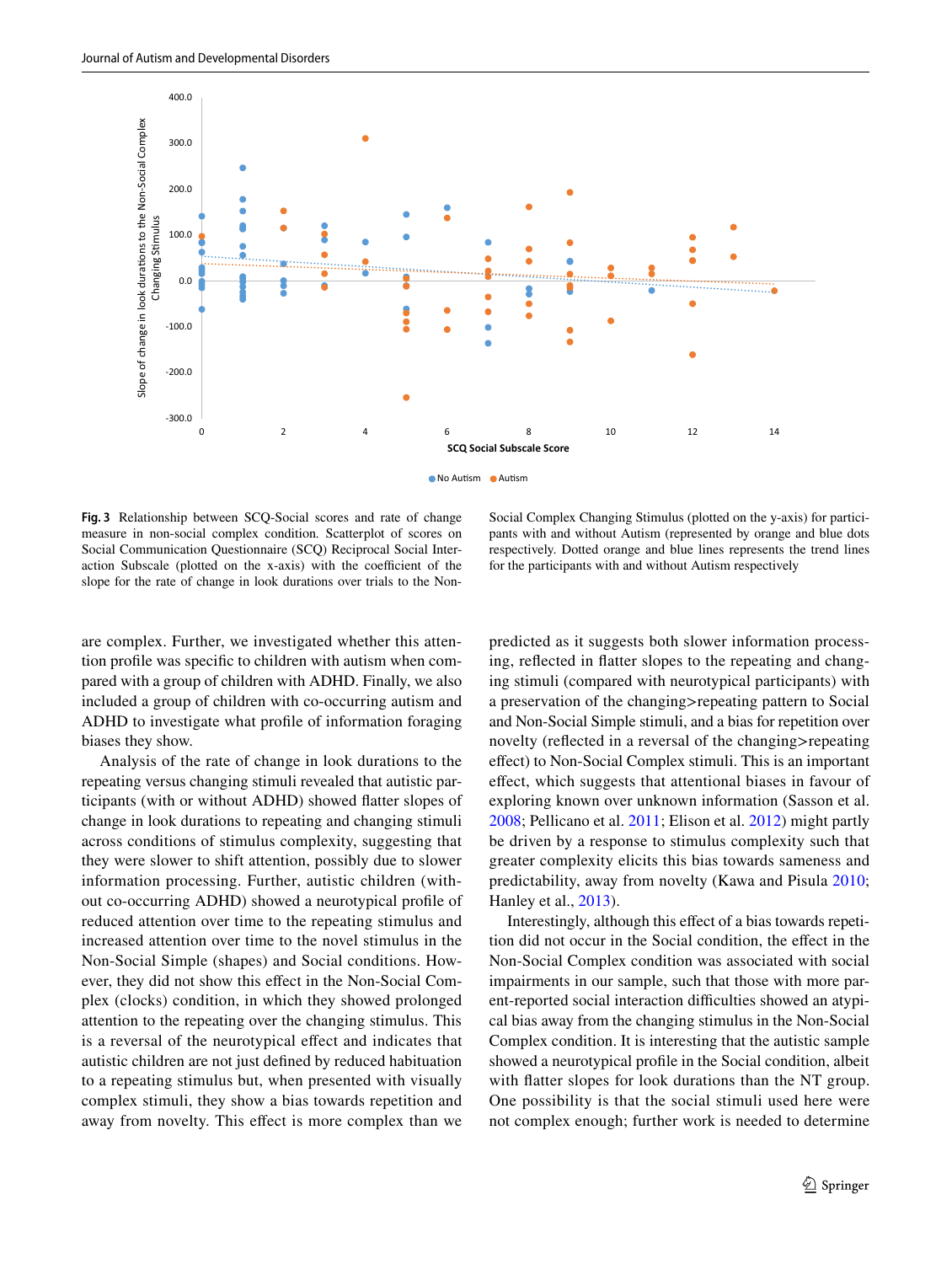whether more socially complex stimuli (for example multimodal stimuli combining faces with speech) would also elicit the efect found here in the Non-Social Complex clocks condition.

ADHD was not related to any predicted effects. Further, while autistic participants (with or without ADHD) showed fatter slopes of rate of change in attention to both stimuli overall, only those with autism without ADHD showed an additional bias against novelty when stimuli were particularly complex. This suggests that the co-occurring presence of ADHD benefted those with autism, protecting them from biases against novelty in the Non-Social Simple and Social conditions, possibly through a compensatory efect of an opposing bias towards novelty, as suggested by Gliga et al. [\(2018\)](#page-14-6), who reported that infants at elevated likelihood of both autism and ADHD did not show exploitative biases. However, in our study, given that ADHD was not a main efect in these analyses, we cannot call this an additive efect because we did not fnd evidence of opposing biases being nulled in the comorbid group.

To summarize, Study 1 found that autistic participants (with and without ADHD) exhibited a slower rate of change in look durations over time as evidenced by fatter slopes, possibly due to slower processing of information. Autistic children (without ADHD) showed a profle of prolonged attention to repetition and reduced attention to the changing stimulus over time, but only in the Non-Social Complex condition. Biases against exploration of new information in complex conditions were associated with higher social impairments in our sample, across autistic and non-autistic participants.

# <span id="page-9-0"></span>**Study 2**

The aim of the second study was to determine whether the efect found in Study [1](#page-3-0) (wherein autistic participants' attention to changing information is reduced only in contexts of higher stimulus complexity) extends into the general population in individuals with high autistic traits. The behavioural profle associated with autism has been found to be present sub-clinically in those at increased familial risk of autism, termed the Broad Autism Phenotype (BAP), (Piven, [2001](#page-15-23); Robinson et al., [2011](#page-15-24)). Further, the autistic traits that comprise the BAP, such as reduced social skills and impaired social cognitive abilities, as well as restrictive and repetitive behaviours, have been found to extend into the general population, suggesting that they lie on a continuum between individuals meeting diagnostic criteria and those in the general population (Constantino & Todd, [2003](#page-14-15); Ronald et al., [2006](#page-15-25); Ingersoll, [2010](#page-15-26); Sasson et al., [2013\)](#page-15-27). Therefore, when teasing apart mechanisms underlying specifc features, studying individuals on diferent sides of the diagnostic boundary may prove fruitful in enhancing our understanding of the autistic spectrum.

We hypothesised that if higher autistic traits are associated with similar risks to information processing, children in our sample with higher autistic traits would orient their attention more towards the repeating stimulus stream over trials, and show reduced attention to the novel stimulus stream; but that this will be specifc to conditions where the stimuli are more complex.

### **Methods**

### **Participants**

Sixty-four children between the ages of 4–12 years took part in this study (see Table [2](#page-9-1) for demographic and behavioural characteristics). Participants were recruited during a local science engagement event (Summer Scientist Week, SSW) organised by the University of Nottingham in 2017 and 2018. Three children were reported to have a pre-existing diagnosis of autism, and one had a pre-existing diagnosis of ADHD. These children were not excluded from analysis as it was considered advantageous to include children on the extreme end of the autism continuum. One child used hearing aids but was not an outlier on any measure so they were included in the analyses.

#### **Measures**

The British Picture Vocabulary Scale (BPVS3) (Dunn & Dunn, [2009\)](#page-14-16): age-adjusted standard scores (with a mean of 100 and standard deviation of 15) were used as a proxy for mental age. Autistic traits were measured using the Autism Spectrum Quotient- Child's Version (AQ-Child) (Auyeung et al., [2008\)](#page-14-17), a parent-report questionnaire with high internal consistency (overall alpha  $= 0.97$ ) and good test-retest reliability  $(r = 0.85)$ . The AQ-Child has a range of scores from

<span id="page-9-1"></span>**Table 2** Demographic characteristics of the sample in study 2

| Demographic                     | Sample                 |
|---------------------------------|------------------------|
| Sample size                     | 64                     |
| Mean age (in months) (SD)       | 101.797 (23.997)       |
| Gender $(M:F)$                  | 34 M: 30 F             |
| Mean BPVS (standard score) (SD) | 105.16 (11.785)        |
| Mean AQ (SD) (range)            | 58.33 (18.12) (25–110) |
|                                 |                        |

Data shown for all measures except Gender are mean with standard deviation in parentheses. Data for gender are n male:female. *BPVS* british picture vocabulary scale, 3rd Edition; *AQ* autism spectrum quotient- child's version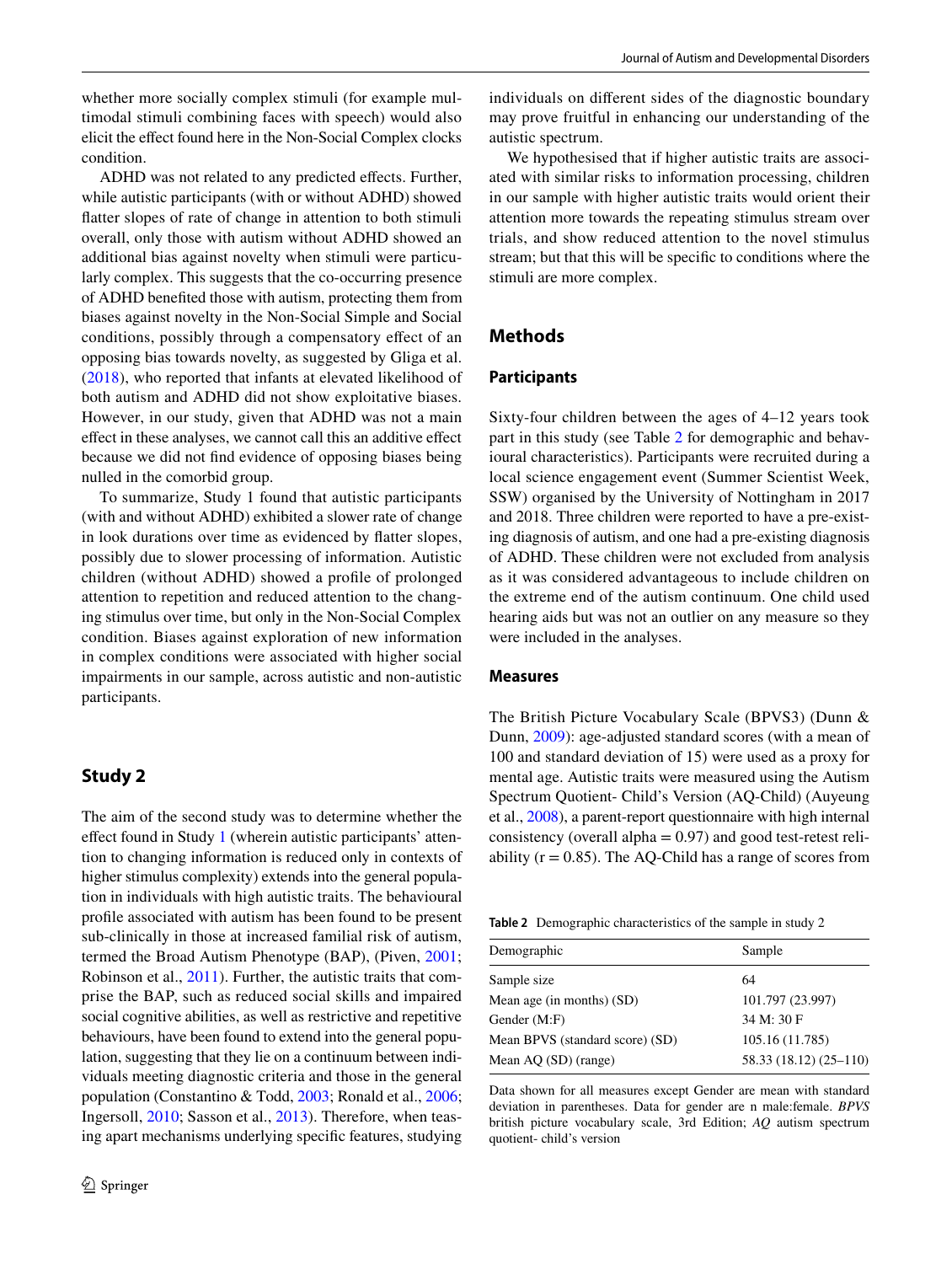0-150, with a cut-off score of 76 showing high sensitivity and specifcity for Autism.

### **Procedure**

Ethical approval for the study was granted by the School of Psychology Ethics Committee, University of Nottingham. The eye-tracking task presented to participants was identical to the task described in Study [1](#page-3-0) except that, due to time constraints within the SSW experimental set-up, and because the participant sample was recruited from a younger age range, nine trials were presented per condition (similar to the original study by Vivanti et al. [\(2018](#page-16-1))). In the analysis reported here, 13 participants' data is from 2017, while 51 participants were tested in 2018. Participants received tokens upon completion of the experiment which they could use to spend on games and activities at the event. The equipment used and eye-tracking procedure was the same as that described in Study [1.](#page-3-0)

### **Analysis Plan**

We extracted the same two measures as Study 1: Engagement (measured by number of fxations to the screen in different conditions) and the rate of change of cumulative look durations to the repeating and changing stimuli over time in each Condition. The within-subject factors (Stimulus, Condition) were the same as in Study [1](#page-3-0).

Here we report the results from our main model testing our hypotheses with AQ score included as a linear predictor. Mahalanobis distances were used to identify multivariate outliers but none were identifed. To account for potential



efects of factors such as age and mental ability, we ran separate correlations with age and BPVS to assess whether these were related to scores on the AQ-Child and/or task efects of interest.

## **Results**

#### **Engagement**

First, we analysed participants' number of fxations to the screen at diferent levels of Condition (Non-Social Simple, Non-Social Complex, Social) to ensure participants were attentive throughout. AQ did not interact with Condition: Greenhouse-Geisser F (1.77, 109.55) = 0.73, p = 0.47,  $\eta^2$ <sub>p</sub>  $= 0.01$ . There was also no main effect of AQ scores: F (1,  $62$ ) = 0.213, p = 0.65,  $\eta^2$ <sub>p</sub> = 0.00.

### **Rate of Change in Look Durations**

There was a main effect of Stimulus (F  $(1, 62) = 8.16$ , p = 0.006,  $\eta_p^2 = 0.116$ ); with the slope to the repeating stimuli being more negative (Mean  $\pm$  SE = -0.89  $\pm$  6.59) than the slope to the changing stimuli (Mean  $\pm$  SE = 54.13  $\pm$ 7.7). This was modulated by a Condition\*Stimulus interaction (Greenhouse-Geisser F  $(1.8, 111.675) = 4.504$ , p  $= 0.013$ ,  $\eta_p^2 = 0.068$ ). The main effect of Stimulus was present within each condition (See Fig. [4](#page-10-0)a): Simple (Mean difference (Repeating vs Changing) =  $-64.13 \pm 22.73$ , p  $= 0.006$ ); Complex (Mean difference  $= -65.46 \pm 27.99$ , p  $<$  0.023); Social (Mean difference = -59.56  $\pm$  13.74, p < 0.001). This interaction was further moderated by a 3-way



<span id="page-10-0"></span>**Figure 4 a** Interaction between Condition and Stimulus on rate of change in look durations. Bars show the mean  $(\pm 1)$  standard error) coefficient of the slope for the rate of change in look durations over trials (plotted on the y-axis). These data are split by stimulus type and condition. Asterisks denote statistical significance: \*p < 0.05, \*\*p < 0.01, \*\*\*p < 0.001. **b** Interaction between Condition, Stimulus and

AQ on rate of change in look durations. Bars show the mean  $(\pm 1)$ standard error) coefficient of the linear relationship between scores on the Autism Spectrum Quotient- Child Version (AQ-Child) and the rate of change in look durations over trials (plotted on the y-axis). These data are split by stimulus type and condition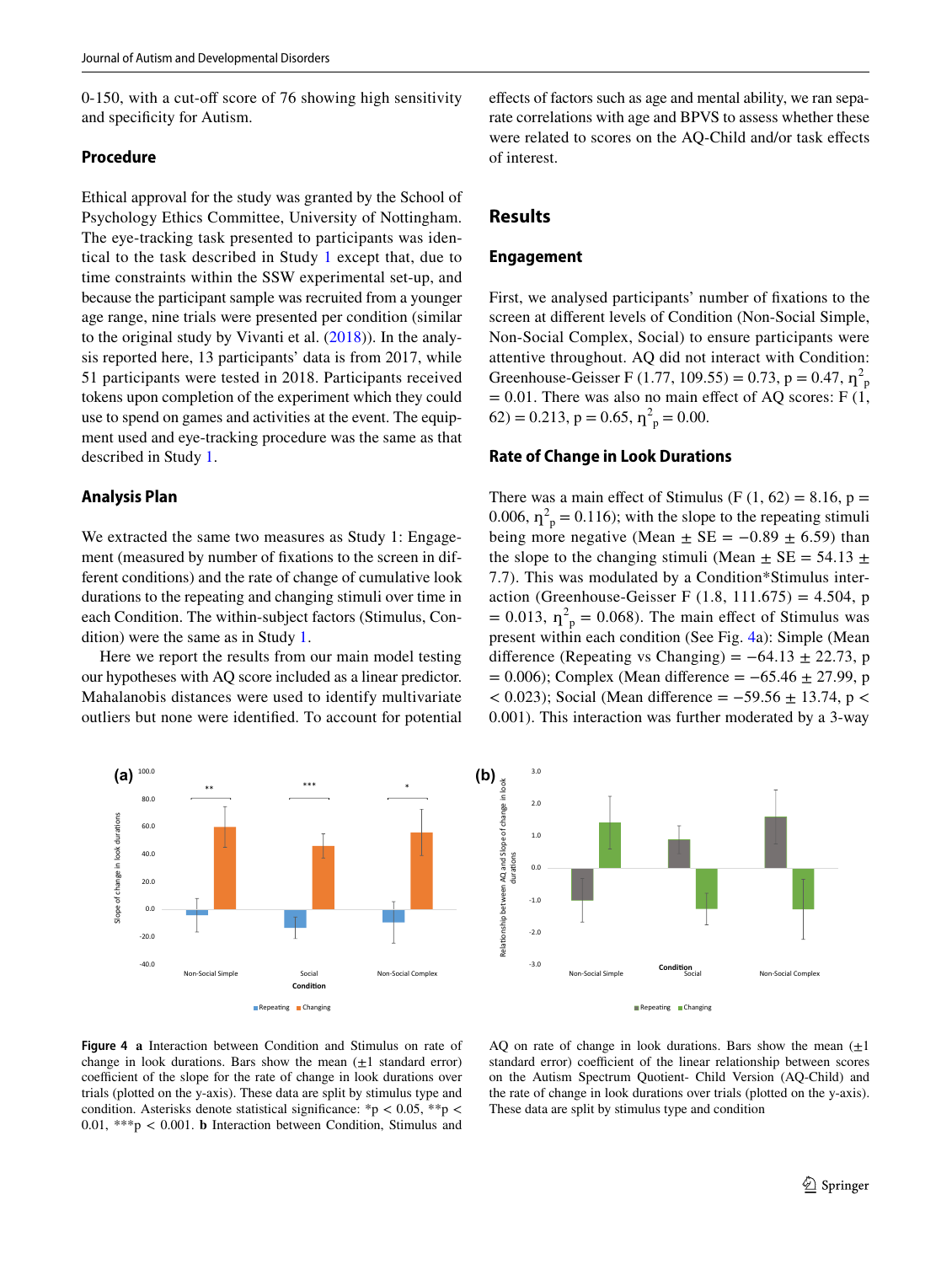interaction with AQ (F (1.8, 111.675) = 4.96, p = 0.011,  $\eta_p^2 = 0.074$ . As can be seen below in Fig. [4b](#page-10-0), in both the Non-Social Complex and Social conditions, the main efect of Stimulus reversed, such that in the Non-Social Complex and Social conditions, those with higher AQ scores (i.e., higher levels of autistic traits) showed longer look durations to the repeating stimuli over time and reduced look durations to the changing stimuli over time. Since we included three participants who met criteria for autism and one participant with ADHD in this sample, we also ran this model without those participants to ensure that the results are not an artefact of including clinical participants. Excluding these participants did not change the signifcance level of any analyses. The results from this analysis are provided in Supplementary Materials.

# **Correlations between AQ and Slope of Attention to Repeating and Changing Information**

We ran correlations between AQ scores and the slopes of attention to repeating and changing information in the Non-Social Complex and Social conditions. AQ scores correlated positively with the slope of change in longest look durations to the repeating stimulus in the Social condition  $(r =$ 0.257,  $p = 0.044$ , [.001, 0.502]) and negatively related to the slope to the changing stimulus in the Social condition (r  $= -0.295$ , p = 0.02, [ $-0.48$ ,  $-0.07$ ]). Thus, higher autistic traits were related to prolonged attention to the repeating stimulus and reduced attention to the changing stimulus in the Social condition.

We then assessed whether any demographic characteristics were related to AQ. Neither BPVS scores nor Age correlated signifcantly with AQ or with the rate of change in look durations to repeating or changing stimuli in either the Non-Social Complex or Social conditions (all  $p > 0.1$ , full correlation values provided in Supplementary Materials).

# **Summary and Discussion of Study 2**

We aimed to identify whether biases found in our clinical sample of autistic children against attending to changing information when stimuli were more complex are related to autistic traits in a general population sample. Indeed, this is what we found. In the Non-Social Simple (shapes) condition, traits of AQ did not impact information foraging, all children showed the expected profle of reducing attention over time to the repeating stimulus and increasing attention over time to the changing stimulus. However, in the Social (faces) and Non-Social Complex (clocks) conditions, higher traits of AQ were related to reduced look durations to changing stimuli over time and increased look durations to repeating stimuli over time. The presence of this efect for both Social and Non-Social Complex stimuli suggests that, in this study, the two types of stimuli elicit equivalent efects on attention, suggesting that an atypical attentional style to social stimuli may at least partly be explained by the complexity of those stimuli. Our fndings are in line with other studies that have investigated social abilities and attention in association with traits of autism (Ingersoll [2010](#page-15-26); Sasson et al. [2013](#page-15-27)) which have also found that higher sub-clinical traits are associated with similar profles of social abilities as those seen in clinical diagnosis of autism.

## **General Discussion**

In the present study, we aimed to disentangle whether differences in habituation or biases against novelty drive differences in attention to repeating vs changing information in autistic individuals. We investigated these questions by manipulating stimulus complexity and extracting a measure of information processing and learning, indexed through the longest look duration to each stimulus per trial, to assess how this changed over time to the repeating and changing stimuli. We found that across two independent samples of children, traits and clinical symptoms of autism were related with prolonged attention to repetition and reduced attention to novelty, but only in contexts of higher stimulus complexity (in Non-Social Complex condition in Study [1](#page-3-0), and in both Social and Non-Social Complex conditions in Study [2](#page-9-0)). This suggests that there might be two processes at play: differences in habituation due to difficulties processing more complex stimuli and a bias against novelty in favour of repetition which is elicited by complex stimuli (at least in this paradigm) in individuals with clinical symptoms or higher traits of autism. Our fndings are partly in line with Vivanti et al. ([2018\)](#page-16-1) report of slower habituation and attentional biases against novelty; however, our fndings extend this work by showing that these attention profles seem to be partly driven by slower learning or processing of stimuli.

Our fndings suggest that diferences in habituation to repeating stimuli emerge when stimuli are more complex. Importantly, we also found this effect to be specific to children with autism without comorbid ADHD. These are important factors that have previously not been considered in the literature. Studies on habituation mechanisms in autism have yielded heterogeneous fndings, with some studies reporting diferences in habituation to be only present when using social stimuli (such as faces) but not when using nonsocial stimuli (Webb et al. [2010](#page-16-0); Kleinhans et al. [2016\)](#page-15-11), and interpreting those effects to be related to difficulties in social information processing in autism. Our fndings challenge this interpretation: using non-social stimuli with high level of featural complexity (clocks with moving parts) as well as social stimuli with similar featural complexity allowed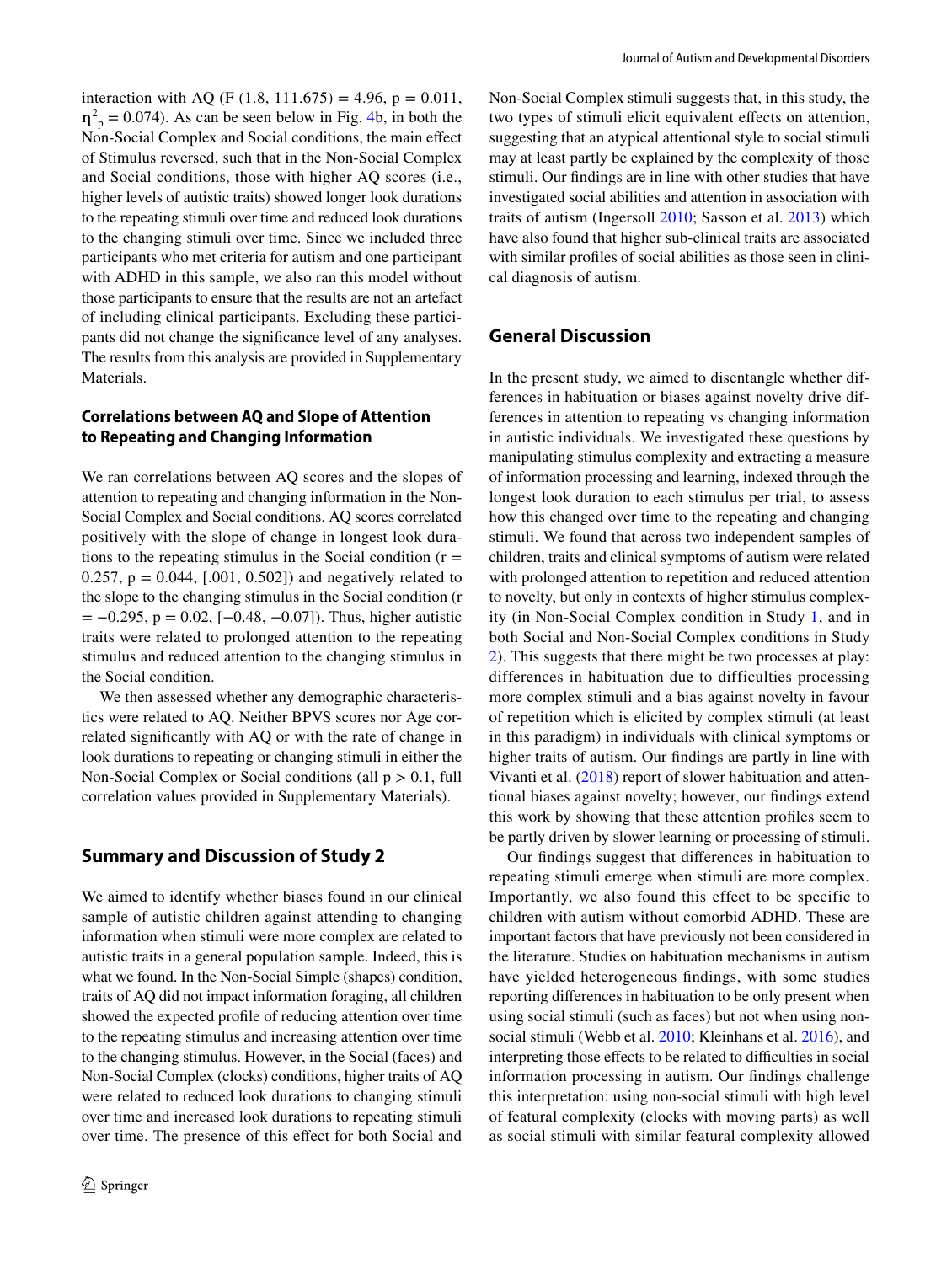us to test whether there is anything unique to processing of social stimuli when they are compared with complex nonsocial stimuli. We found that autistic traits and symptoms are associated with atypical processing of complex information, not specifcally social information. Our fndings therefore suggest that this heterogeneity might be at least partly driven by stimulus complexity. Slower learning might be captured more fully in experimental paradigms that use more complex stimuli and thus diferences in habituation fndings in the literature might be partly explained by this. Further, studies in habituation in autism have sometimes found null effects and they usually do not take into consideration the presence of co-occurring difficulties and conditions. In our study, autistic children (with and without autism) showed slower rates of change in look durations to both repeating and changing stimuli, irrespective of the type of stimulus. However, only autistic participants without ADHD showed prolonged attention to repetition refecting a bias against novelty in contexts of higher stimulus complexity. Participants with autism with comorbid ADHD did not show this profle. This again implies that heterogeneous fndings in the habituation literature in autism might be partly driven by lack of proper characterization of the co-occurring conditions in autistic participants. In our study, presence of ADHD appears to beneft autistic individuals by combating the biases against novelty that emerge when processing more complex stimuli.

Previous research has also shown that autistic children demonstrate an attentional preference towards revisiting previously explored regions at the cost of exploring new information (Pellicano et al., [2011;](#page-15-13) Elison et al., [2012;](#page-14-7) Gliga et al., [2018\)](#page-14-6). These studies have used paradigms very diferent to ours, with multiple static objects present on the screen at once, both social and non-social. While our study does not refute those fndings, we do question whether presence of information foraging biases of exploitation over exploration characterize autistic individuals in all contexts. In future studies, it would be important to manipulate stimulus complexity to assess whether the attentional biases reported in autism might be partly driven by slower processing of stimuli.

Given the cross-sectional nature of our study and the age groups we focused on (children and adolescents), we are limited in being able to shed light on specifc mechanisms behind the diferences observed in processing more complex stimuli and whether such diferences are a consequence or a cause of autism. It has been suggested that habituation diferences in autism might lead to an exaggerated perception of change, and that restricted and repetitive behaviors might be a resultant coping mechanism (Dawson and Lewy, [1989](#page-14-18); Vivanti et al., [2018](#page-16-1)). Contrary to this, we found that diferences in attention to changing stimuli in the Non-Social Complex condition (in Study [1\)](#page-3-0) were associated with more social interaction impairments in children but were not related with restrictive, repetitive behaviours on the SCQ. Other studies have also found evidence for reduced habituation to complex stimuli to be linked with higher severity of social impairments (Kleinhans et al., [2009;](#page-15-28) Webb et al., [2010\)](#page-16-0). This suggests that these diferences in processing more complex stimuli are related to skills involved in social interaction, rather than RRBs. Social interaction is dependent on processing complex and ever-changing information in real time. Thus, development of social interaction differences might well be rooted in early diferences in being able to process complex information. Further, Vivanti et al. ([2018](#page-16-1)) found a similar bias against attending to changing information in preschoolers with autism, therefore these diferences in attention and information processing might emerge quite early.

Importantly, given that biases against novelty were found in relation with stimulus complexity regardless of the socialness of the information, it appears that domain-general models of mechanisms in autism rather than domain-specifc models, such as those that focus on social processing atypicalities as a core mechanism in autism, are likely to hold more value. For instance, there is evidence for atypical functioning of dorsal and ventral attentional networks that support orienting of attention to novel information in autistic individuals (Gomot et al. [2006](#page-14-19); Keehn et al., [2010](#page-15-29); Farrant & Uddin, [2016](#page-14-20)). Early diferences in the ability to shift attention (Elsabbagh et al., [2013\)](#page-14-21) alongside atypical regulation of arousal (Orekhova & Stroganova, [2014](#page-15-30); Klusek et al., [2015](#page-15-31)) might contribute to the development of an attentional style that prefers repetition over novelty, particularly when information is dynamic and complex, such as in social situations. Further research, particularly using longitudinal designs from an early age, is crucial to identify the precise mechanisms that drive such diferences in attention and information processing and how these link with development of autism-specifc symptoms.

There were some diferences between the fndings from our two studies. In the clinical study, prolonged attention to repetition and biases against attending to novelty were present only in the Non-Social Complex condition. In comparison, in the second study, we found this efect in both the Non-Social Complex and Social Conditions. In comparison, Vivanti et al. [\(2018\)](#page-16-1) found similar diferences in a younger sample with stimuli from the Non-Social Simple condition (the only condition they used). Many factors could have led to these discrepant fndings. Firstly, we did not match the stimuli between conditions. Like most developmental studies, this is a difficult task to accomplish while trying to retain the natural-ness of stimuli. Rather, we manipulated complexity and social-ness of stimuli. Secondly, the children in Study [2](#page-9-0) (Age range- 4–12 years, Mean Age: 101.8 months) were younger than Study 1 (Age range- 7–15 years, Mean Age: 129.6 months); both of whom were older than Vivanti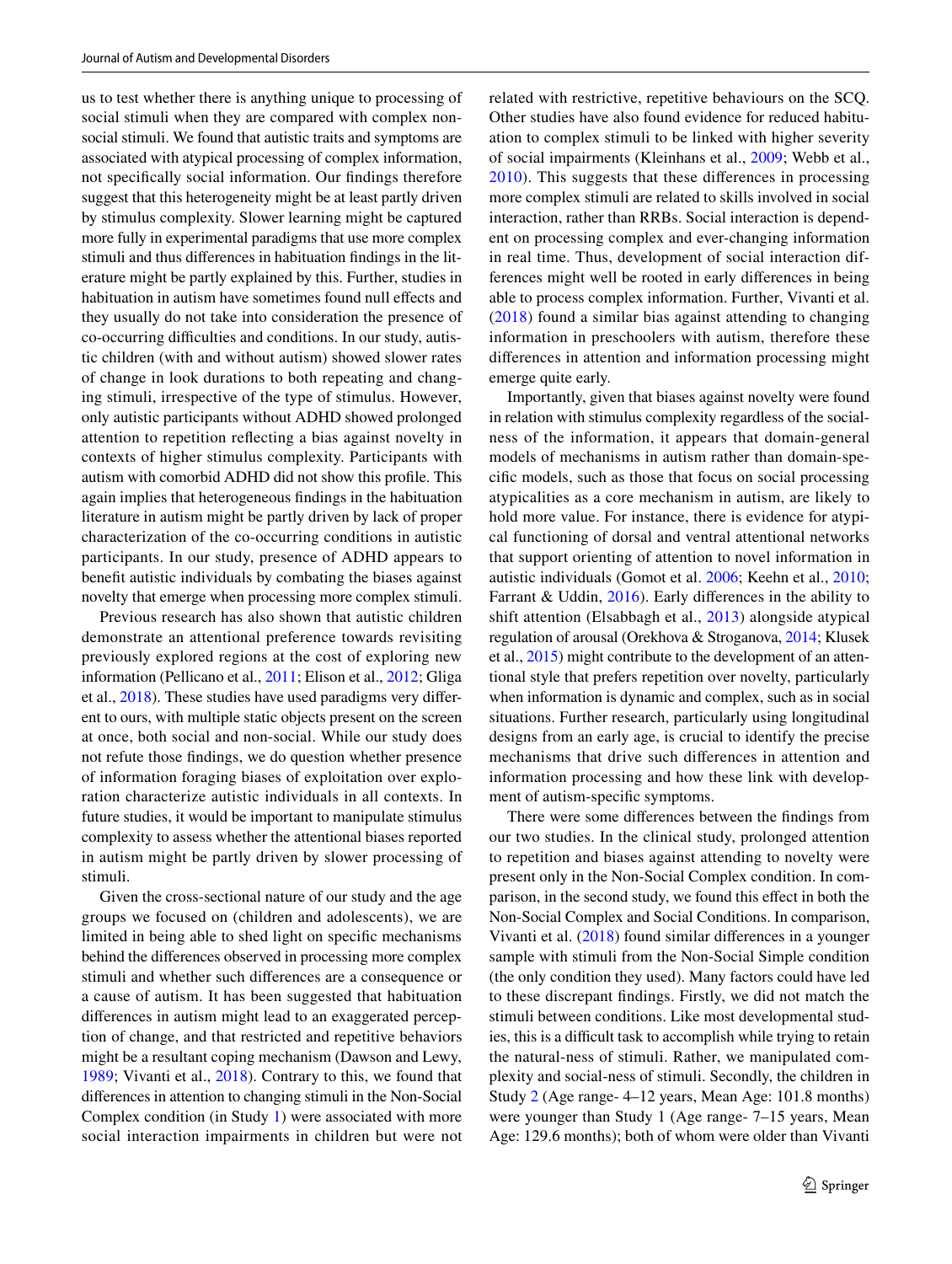et al (27)'s sample (Mean Age calculated for Autistic and neurotypical participants from their study: 46.78 months). Thirdly, Study 1 included clinical participants, children diagnosed with autism, while Study 2 included children with varying levels of traits of autism. Any of these factors could have led to the diferences in our fndings. Further research using big samples at diferent developmental time-points and including participants on either side of the diagnostic boundary is required to understand these subtle diferences.

There were some limitations of the current study. Sample sizes in both Study 1 and Study 2 were modest. Specifcally, in Study [1](#page-3-0), while we were able to recruit 50 autistic participants, only 18 of these could be characterized as Autism-only, while 32 participants met criteria for co-existing ADHD. This is in line with rates of co-occurrence of autism and ADHD and highlight that co-existing ADHD is the norm rather than the exception in autism (Leitner [2014](#page-15-16)). However, careful characterization of the sample in this manner (not often done in autism research) removes sources of noise and thus improves statistical power. In Study [1,](#page-3-0) we also included children from another clinical group (ADHD) and found the results to be specifc to children with autism, which makes the fnding more robust. The replication of the main effects in samples of children with clinically significant symptoms of autism and children with higher traits of autism further improves confdence in our fndings. Regardless, our fndings warrant replication in larger and more representative samples.

Importantly, we found that diferences in attention to changing information were related to context and the type of information being presented, and thus might be partly infuenced by IQ. Our sample in Study [1](#page-3-0) was unbalanced with regard to IQ, with clinical participants showing lower IQ than neurotypical participants. However, while IQ was partly associated with the main clinical efect, it did not explain completely the relationship between SCQ scores and diferences in looking to changing stimuli in the Non-Social Complex condition (the partial correlation did not reach statistical signifcance but the correlation was still present and indicated an efect size of similar magnitude). Further, the autistic participants with co-occurring ADHD had lower IQ than those without; yet the pattern of diferences was specifc to autistic children without co-occurring ADHD. In Study [2](#page-9-0), we did not fnd any relationship between BPVS scores and looking to more complex repeating or changing stimuli. Therefore, while IQ might contribute to these differences in processing more complex stimuli, from our data it appears that IQ does not fully explain these diferences. Other studies in the literature have also found information foraging biases such as in our study not to be associated with IQ (Pellicano et al., [2011;](#page-15-13) Elison et al., [2012](#page-14-7)). Therefore, information foraging biases might be independent of IQ in these populations. Another possible limitation of this study

is the nature of stimuli used, particularly in the non-social complex condition. The clocks we used were not naturalistic and it is possible that given the prevalence of digital clocks these days, the efects we saw are driven partly by lack of familiarity with these stimuli. However, this is still important to further investigate since lack of familiarity might infuence foraging diferently in autistic individuals than non-autistic individuals. Importantly, clocks contain many small features each of which have symbolic meanings and they are typically processed by paying closer attention to these local features. On the other hand, faces are typically processed more globally (Gao et al., [2011](#page-14-22)). It is possible that the pattern of diferences is related to this, given that there are diferences in local versus global processing in autism (Koldewyn et al., [2013](#page-15-32)). However, if this were the case, those with autism would have shown better processing of the clocks instead of the other two conditions so we do not believe this to be the case. Future studies should use diferent types of complex non-social and social stimuli to investigate these efects further, using designs which balance social-ness and complexity for both social and non-social stimuli (for example, stimuli of varying levels of complexity in other modalities such as the auditory modality, static and dynamic social and non-social stimuli, unimodal and multimodal social and non-social stimuli, etc.).

In conclusion, our research demonstrated that reduced attention to changing information might emerge only in conditions with higher stimulus complexity in autistic individuals and in typically developing children with high autistic traits (regardless of the stimuli being social or non-social). This is an important fnding and future research should look at when such diferences frst emerge and how they develop over time in interaction with symptoms of autism.

**Supplementary Information** The online version contains supplementary material available at<https://doi.org/10.1007/s10803-021-04961-6>.

**Acknowledgments** This work was supported by the Baily Thomas Charitable Foundation (who provided a doctoral studentship to Iti Arora), the National Institute for Health Research Nottingham Biomedical Research Centre Mental Health & Technology Theme [grant number BRC-1215-20003] and the University of Nottingham. We are grateful for the participation, time, patience and cooperation of all the children, young people and their families who took part in this study. We thank the CAMHS and Community Paediatrics teams within Nottinghamshire and Leicestershire NHS Foundation Trusts, Autism support groups in Nottingham and ADHD Solutions support group, as well as schools and SENCO teams in Nottingham and Leicester for their assistance with recruitment. We thank Emma Connolly, Cameron Khakh, Darikha Senanayake, Sarah Connelly and Haneen Abdul Hamid for help with data collection.

**Author Contributions** IA conceived of and designed the study. AB, TG, DR and MG contributed to the conceptualization and design of the study. IA and AB performed the participant recruitment, material preparation and data collection. IA conducted the data analysis. PK and CH were involved in clinical assessments and clinical classifcation of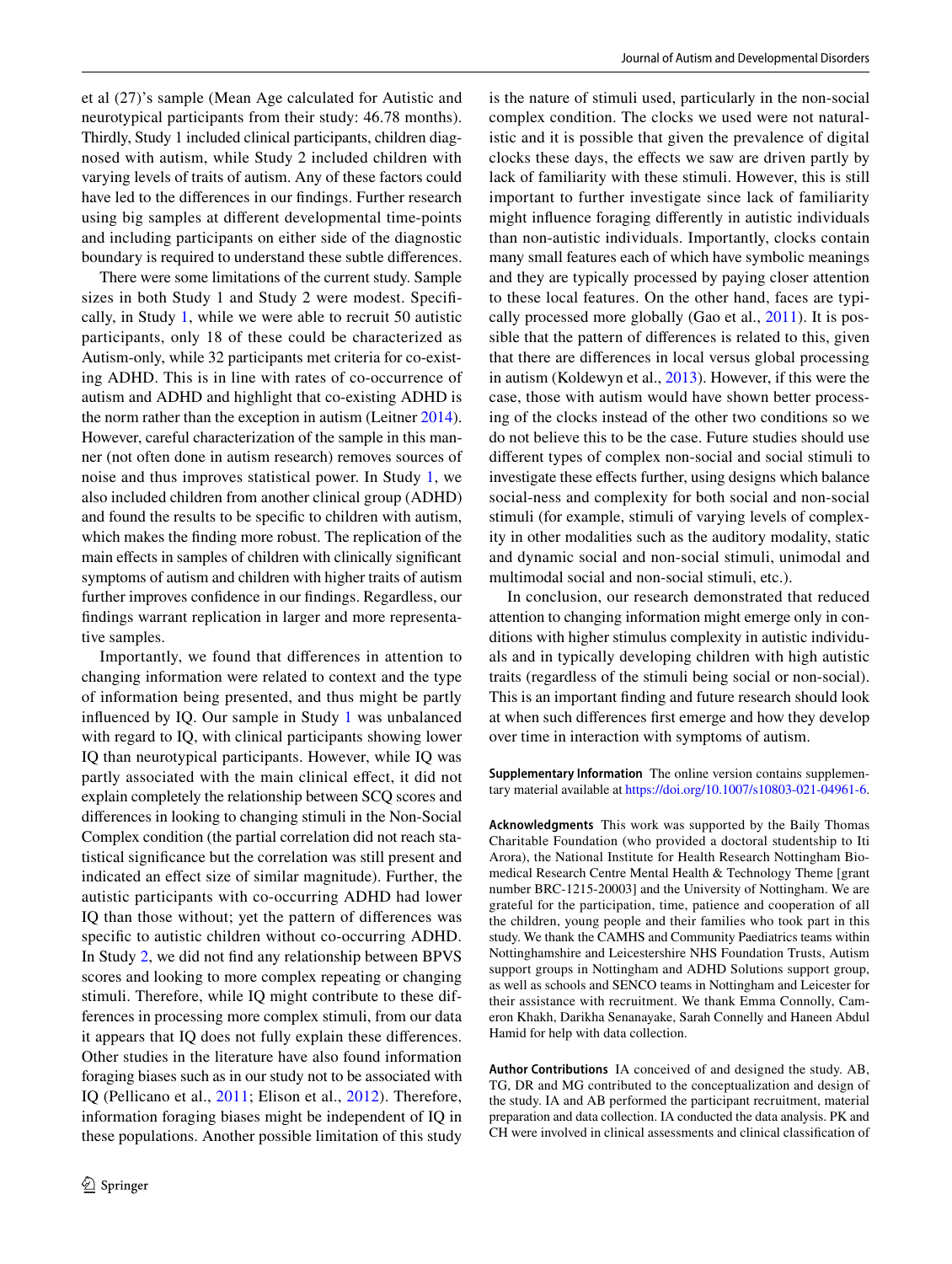participants. The frst draft of the manuscript was written by IA. All authors contributed commented on previous versions of the manuscript. All authors read and approved the fnal manuscript.

**Data Availability** The datasets analysed in the current study as well as example videos of stimuli are available currently at [https://osf.io/](https://osf.io/v9fex/) [v9fex/](https://osf.io/v9fex/). Raw eye-tracking fles and videos used in the task are available from the corresponding author upon reasonable request.

# **Compliance with Ethical Standards**

**Conflict of interest** The authors declare that they have no conficts of interest.

**Ethical Approval** Study 1 was conducted with the approval of UK National Research Ethics Committee (REC reference 17/EM/0193) and the Health Research Authority (HRA; IRAS research project ID 220158). Study 2 was conducted with the approval of School of Psychology Ethics Committee, University of Nottingham. Both studies were conducted in accordance with the 1964 Helsinki Declaration and its later amendments or comparable ethical standards.

**Consent to Participate** Children and young people who took part in Study [1](#page-3-0) provided informed written assent prior to their participation, and their parents provided informed written consent. Teachers who took part in Study [1](#page-3-0) also provided informed written consent prior to participation. Parents of all participants in Study [2](#page-9-0) provided informed written consent for their participation.

**Consent for Publication** The images and videos used in the Social Stimuli Condition of this study were obtained from UVa-NEMO Database. We have published images and videos for publication in accordance with the guidelines of the database, as provided to us by the owners of the database.

**Open Access** This article is licensed under a Creative Commons Attribution 4.0 International License, which permits use, sharing, adaptation, distribution and reproduction in any medium or format, as long as you give appropriate credit to the original author(s) and the source, provide a link to the Creative Commons licence, and indicate if changes were made. The images or other third party material in this article are included in the article's Creative Commons licence, unless indicated otherwise in a credit line to the material. If material is not included in the article's Creative Commons licence and your intended use is not permitted by statutory regulation or exceeds the permitted use, you will need to obtain permission directly from the copyright holder. To view a copy of this licence, visit <http://creativecommons.org/licenses/by/4.0/>.

# **References**

- <span id="page-14-0"></span>American Psychiatric Association (2013). *Diagnostic and statistical manual of mental disorders (DSM-5®)*: American Psychiatric Pub.
- <span id="page-14-17"></span>Auyeung, B., Baron-Cohen, S., Wheelwright, S., & Allison, C. (2008). The autism spectrum quotient: Children's version (AQ-Child). *Journal of Autism and Developmental Disorders, 38*(7), 1230–1240.
- <span id="page-14-11"></span>Chita-Tegmark, M. (2016). Social attention in ASD: A review and meta-analysis of eye-tracking studies. *Research in Developmental Disabilities, 48,* 79–93.<https://doi.org/10.1016/j.ridd.2015.10.011>
- <span id="page-14-5"></span>Cohen, J. D., McClure, S. M., & Yu, A. J. (2007). Should I stay or should I go? How the human brain manages the trade-off between exploitation and exploration. *Philosophical Transactions of the Royal Society B: Biological Sciences, 362*(1481), 933–942. <https://doi.org/10.1098/rstb.2007.2098>
- <span id="page-14-4"></span>Colombo, J., & Mitchell, D. W. (2009). Infant visual habituation. *Neurobiology of Learn and Memory, 92*(2), 225–234. [https://doi.org/](https://doi.org/10.1016/j.nlm.2008.06.002) [10.1016/j.nlm.2008.06.002](https://doi.org/10.1016/j.nlm.2008.06.002)
- <span id="page-14-12"></span>Conners, C. K. (2008). *Conners third edition (Conners 3)*. Western Psychological Services.
- <span id="page-14-15"></span>Constantino, J. N., & Todd, R. D. (2003). Autistic traits in the general population: a twin study. *Archives of General Psychiatry, 60*(5), 524–530.
- <span id="page-14-3"></span>Csibra, G., Hernik, M., Mascaro, O., Tatone, D., & Lengyel, M. (2016). Statistical treatment of looking-time data. *Dev Psychol, 52*(4), 521–536.<https://doi.org/10.1037/dev0000083>
- <span id="page-14-10"></span>Dawson, G., Bernier, R., & Ring, R. H. (2012). Social attention: A possible early indicator of efficacy in autism clinical trials. *Journal of Neurodevelopmental Disorders, 4*(1), 1–12. [https://doi.org/10.](https://doi.org/10.1186/1866-1955-4-11) [1186/1866-1955-4-11](https://doi.org/10.1186/1866-1955-4-11)
- <span id="page-14-18"></span>Dawson, G., & Lewy, A. (1989). Arousal, attention, and the socioemotional impairments of individuals with autism.
- <span id="page-14-13"></span>Dibeklioğlu, H., Salah, A. A., & Gevers, T. (2015). Recognition of genuine smiles. *IEEE Transactions on Multimedia, 17*(3), 279–294.
- <span id="page-14-16"></span>Dunn, L. M., & Dunn, D. M. (2009). *The British picture vocabulary scale*: GL Assessment Limited.
- <span id="page-14-7"></span>Elison, J. T., Sasson, N. J., Turner-Brown, L. M., Dichter, G. S., & Bodfsh, J. W. (2012). Age trends in visual exploration of social and nonsocial information in children with autism. *Research in Autism Spectrum Disorders, 6*(2), 842–851. [https://doi.org/10.](https://doi.org/10.1016/j.rasd.2011.11.005) [1016/j.rasd.2011.11.005](https://doi.org/10.1016/j.rasd.2011.11.005)
- <span id="page-14-21"></span>Elsabbagh, M., Fernandes, J., Webb, S. J., Dawson, G., Charman, T., & Johnson, M. H. (2013). Disengagement of visual attention in infancy is associated with emerging autism in toddlerhood. *Biological Psychiatry, 74*(3), 189–194. [https://doi.org/10.1016/j.](https://doi.org/10.1016/j.biopsych.2012.11.030) [biopsych.2012.11.030](https://doi.org/10.1016/j.biopsych.2012.11.030)
- <span id="page-14-9"></span>Fantz, R. L. (1964). Visual experience in infants: Decreased attention to familiar patterns relative to novel ones. *Science, 146*(3644), 668–670.
- <span id="page-14-20"></span>Farrant, K., & Uddin, L. Q. (2016). Atypical developmental of dorsal and ventral attention networks in autism. *Developmental Science, 19*(4), 550–563.<https://doi.org/10.1111/desc.12359>
- <span id="page-14-8"></span>Frank, M. J., Doll, B. B., Oas-Terpstra, J., & Moreno, F. (2009). Prefrontal and striatal dopaminergic genes predict individual diferences in exploration and exploitation. *Nature Neuroscience, 12*(8), 1062–1068.<https://doi.org/10.1038/nn.2342>
- <span id="page-14-14"></span><span id="page-14-1"></span>Field, A. (2013). *Discovering statistics using IBM SPSS statistics*: sage. Fletcher-Watson, S., Leekam, S. R., Benson, V., Frank, M. C., & Findlay, J. M. (2009). Eye-movements reveal attention to social information in autism spectrum disorder. *Neuropsychologia, 47*(1),
- <span id="page-14-2"></span>248–257. <https://doi.org/10.1016/j.neuropsychologia.2008.07.016> Franchini, M., Glaser, B., Wood de Wilde, H., Gentaz, E., Eliez, S., & Schaer, M. (2017). Social orienting and joint attention in preschoolers with autism spectrum disorders. *PLoS ONE, 12*(6), e0178859.<https://doi.org/10.1371/journal.pone.0178859>
- <span id="page-14-22"></span>Gao, Z., Flevaris, A. V., Robertson, L. C., & Bentin, S. (2011). Priming global and local processing of composite faces: revisiting the processing-bias efect on face perception. *Attention, Perception & Psychophysics, 73*(5), 1477–1486. [https://doi.org/10.3758/](https://doi.org/10.3758/s13414-011-0109-7) [s13414-011-0109-7](https://doi.org/10.3758/s13414-011-0109-7)
- <span id="page-14-6"></span>Gliga, T., Smith, T. J., Likely, N., Charman, T., & Johnson, M. H. (2018). Early visual foraging in relationship to familial risk for autism and hyperactivity/inattention. *Journal of Attention Disorders, 22*(9), 839–847.<https://doi.org/10.1177/1087054715616490>
- <span id="page-14-19"></span>Gomot, M., Bernard, F. A., Davis, M. H., Belmonte, M. K., Ashwin, C., Bullmore, E. T., et al. (2006). Change detection in children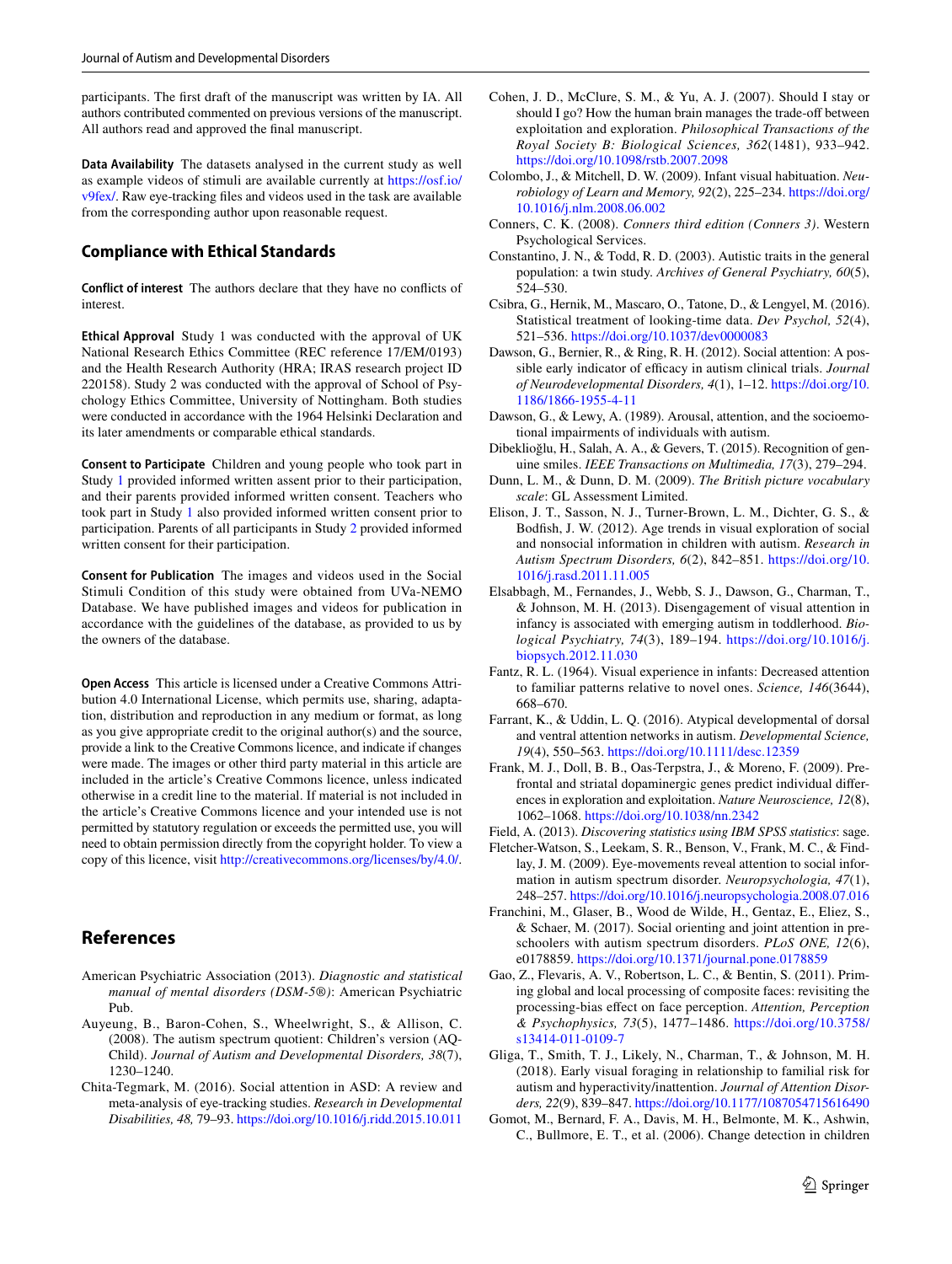with autism: an auditory event-related fMRI study. *NeuroImage, 29*(2), 475–484.

- <span id="page-15-18"></span>Goodman, R., Ford, T., Richards, H., Gatward, R., & Meltzer, H. (2000). The development and well-being assessment: description and initial validation of an integrated assessment of child and adolescent psychopathology. *Journal of Child Psychology and Psychiatry, 41*(5), 645–655. [https://doi.org/10.1111/j.1469-7610.](https://doi.org/10.1111/j.1469-7610.2000.tb02345.x) [2000.tb02345.x](https://doi.org/10.1111/j.1469-7610.2000.tb02345.x)
- <span id="page-15-4"></span>Groves, P. M., & Thompson, R. F. (1970). Habituation: a dual-process theory. *Psychological Review, 77*(5), 419.
- <span id="page-15-9"></span>Guiraud, J. A., Kushnerenko, E., Tomalski, P., Davies, K., Ribeiro, H., Johnson, M. H., et al. (2011). Diferential habituation to repeated sounds in infants at high risk for autism. *Neuroreport, 22*(16), 845–849.<https://doi.org/10.1097/WNR.0b013e32834c0bec>
- <span id="page-15-22"></span>Hanley, M., McPhillips, M., Mulhern, G., & Riby, D. M. (2013). Spontaneous attention to faces in Asperger syndrome using ecologically valid static stimuli. *Autism, 17*(6), 754–761. [https://doi.org/](https://doi.org/10.1177/1362361312456746) [10.1177/1362361312456746](https://doi.org/10.1177/1362361312456746)
- <span id="page-15-10"></span>Hudac, C. M., DesChamps, T. D., Arnett, A. B., Cairney, B. E., Ma, R., Webb, S. J., et al. (2018). Early enhanced processing and delayed habituation to deviance sounds in autism spectrum disorder. *Brain Cogn, 123,* 110–119.<https://doi.org/10.1016/j.bandc.2018.03.004>
- <span id="page-15-26"></span>Ingersoll, B. (2010). Broader autism phenotype and nonverbal sensitivity: evidence for an association in the general population. *Journal of Autism and Developmental Disorders, 40*(5), 590–598. [https://doi.](https://doi.org/10.1007/s10803-009-0907-0) [org/10.1007/s10803-009-0907-0](https://doi.org/10.1007/s10803-009-0907-0)
- <span id="page-15-15"></span>Jepma, M., Verdonschot, R. G., van Steenbergen, H., Rombouts, S. A. R. B., & Nieuwenhuis, S. (2012). Neural mechanisms underlying the induction and relief of perceptual curiosity. *Frontiers in Behavioral Neuroscience*.<https://doi.org/10.3389/fnbeh.2012.00005>
- <span id="page-15-21"></span>Kawa, R., & Pisula, E. (2010). Locomotor activity, object exploration and space preference in children with autism and Down syndrome. *Acta Neurobiologiae Experimentalis Journal, 70,* 131–140.
- <span id="page-15-29"></span>Keehn, B., Lincoln, A. J., Müller, R. A., & Townsend, J. (2010). Attentional networks in children and adolescents with autism spectrum disorder. *Journal of Child Psychology and Psychiatry, and Allied Disciplines, 51*(11), 1251–1259.
- <span id="page-15-14"></span>Keehn, B., Müller, R. A., & Townsend, J. (2013). Atypical attentional networks and the emergence of autism. *Neuroscience and Biobehavioral Reviews, 37*(2), 164–183. [https://doi.org/10.1016/j.neubi](https://doi.org/10.1016/j.neubiorev.2012.11.014) [orev.2012.11.014](https://doi.org/10.1016/j.neubiorev.2012.11.014)
- <span id="page-15-28"></span>Kleinhans, N. M., Johnson, L. C., Richards, T., Mahurin, R., Greenson, J., Dawson, G., et al. (2009). Reduced neural habituation in the amygdala and social impairments in autism spectrum disorders. *American Journal of Psychiatry, 166*(4), 467–475. [https://doi.org/10.1176/](https://doi.org/10.1176/appi.ajp.2008.07101681) [appi.ajp.2008.07101681](https://doi.org/10.1176/appi.ajp.2008.07101681)
- <span id="page-15-11"></span>Kleinhans, N. M., Richards, T., Greenson, J., Dawson, G., & Aylward, E. (2016). Altered dynamics of the fMRI response to faces in individuals with autism. *Journal of Autism and Developmental Disorders, 46*(1), 232–241.
- <span id="page-15-31"></span>Klusek, J., Roberts, J. E., & Losh, M. (2015). Cardiac autonomic regulation in autism and Fragile X syndrome: A review. *Psychological Bulletin, 141*(1), 141–175. <https://doi.org/10.1037/a0038237>
- <span id="page-15-32"></span>Koldewyn, K., Jiang, Y. V., Weigelt, S., & Kanwisher, N. (2013). Global/ local processing in autism: not a disability, but a disinclination. *Journal of Autism and Developmental Disorders, 43*(10), 2329–2340. <https://doi.org/10.1007/s10803-013-1777-z>
- <span id="page-15-8"></span>Laucht, M., Becker, K., & Schmidt, M. H. (2006). Visual exploratory behaviour in infancy and novelty seeking in adolescence: two developmentally specifc phenotypes of DRD4? *Journal of Child Psychology and Psychiatry, 47*(11), 1143–1151. [https://doi.org/10.](https://doi.org/10.1111/j.1469-7610.2006.01627.x) [1111/j.1469-7610.2006.01627.x](https://doi.org/10.1111/j.1469-7610.2006.01627.x)
- <span id="page-15-0"></span>Laurie, M., & Border, P. The UK Parliamentary Office of Science and Technology (2020). *Autism*. (Report Number 612). [https://post.parli](https://post.parliament.uk/research-briefings/post-pn-0612/) [ament.uk/research-briefings/post-pn-0612/.](https://post.parliament.uk/research-briefings/post-pn-0612/)
- <span id="page-15-16"></span>Leitner, Y. (2014). The co-occurrence of autism and attention deficit hyperactivity disorder in children - what do we know? *Frontiers in Human Neuroscience, 8,* 268. [https://doi.org/10.3389/fnhum.2014.](https://doi.org/10.3389/fnhum.2014.00268) [00268](https://doi.org/10.3389/fnhum.2014.00268)
- <span id="page-15-20"></span>Lord, C., Rutter, M., DiLavore, P., Risi, S., Gotham, K., Bishop, S., et al. (2015). ADOS-2. *Escala de Observación para el Diagnóstico del Autismo-2. Manual (T. Luque, adaptadora). Madrid: TEA Ediciones*.
- <span id="page-15-7"></span>McCall, R. B., & Carriger, M. S. (1993). A meta-analysis of infant habituation and recognition memory performance as predictors of later IQ. *Child Development, 64*(1), 57–79.
- <span id="page-15-3"></span>McDiarmid, T. A., Bernardos, A. C., & Rankin, C. H. (2017). Habituation is altered in neuropsychiatric disorders-a comprehensive review with recommendations for experimental design and analysis. *Neuroscience and Biobehavioral Reviews*. [https://doi.org/10.1016/j.neubi](https://doi.org/10.1016/j.neubiorev.2017.05.028) [orev.2017.05.028](https://doi.org/10.1016/j.neubiorev.2017.05.028)
- <span id="page-15-30"></span>Orekhova, E. V., & Stroganova, T. A. (2014). Arousal and attention reorienting in autism spectrum disorders: Evidence from auditory event-related potentials. *Frontiers in Human Neuroscience*. [https://](https://doi.org/10.3389/fnhum.2014.00034) [doi.org/10.3389/fnhum.2014.00034](https://doi.org/10.3389/fnhum.2014.00034)
- <span id="page-15-13"></span>Pellicano, E., Smith, A. D., Cristino, F., Hood, B. M., Briscoe, J., & Gilchrist, I. D. (2011). Children with autism are neither systematic nor optimal foragers. *Proceedings of the National Academy of Sciences, 108*(1), 421–426.<https://doi.org/10.1073/pnas.1014076108>
- <span id="page-15-1"></span>Pierce, K., Conant, D., Hazin, R., Stoner, R., & Desmond, J. (2011). Preference for geometric patterns early in life as a risk factor for autism. *Archives of General Psychiatry, 68*(1), 101–109.
- <span id="page-15-23"></span>Piven, J. (2001). The broad autism phenotype: a complementary strategy for molecular genetic studies of autism. *American journal of medical genetics, 105*(1), 34–35.
- <span id="page-15-2"></span>Ramaswami, M. (2014). Network plasticity in adaptive fltering and behavioral habituation. *Neuron, 82*(6), 1216–1229. [https://doi.org/](https://doi.org/10.1016/j.neuron.2014.04.035) [10.1016/j.neuron.2014.04.035](https://doi.org/10.1016/j.neuron.2014.04.035)
- <span id="page-15-24"></span>Robinson, E. B., Koenen, K. C., McCormick, M. C., Munir, K., Hallett, V., Happé, F., et al. (2011). Evidence that autistic traits show the same etiology in the general population and at the quantitative extremes (5%, 2.5%, and 1%). *Archives of General Psychiatry, 68*(11), 1113-1121.
- <span id="page-15-17"></span>Rommelse, N. N. J., Geurts, H. M., Franke, B., Buitelaar, J. K., & Hartman, C. A. (2011). A review on cognitive and brain endophenotypes that may be common in autism spectrum disorder and attentiondeficit/hyperactivity disorder and facilitate the search for pleiotropic genes. *Neuroscience & Biobehavioral Reviews, 35*(6), 1363–1396. <https://doi.org/10.1016/j.neubiorev.2011.02.015>
- <span id="page-15-25"></span>Ronald, A., Happe, F., Bolton, P., Butcher, L. M., Price, T. S., Wheelwright, S., et al. (2006). Genetic heterogeneity between the three components of the autism spectrum: a twin study. *Journal of the American Academy of Child and Adolescent Psychiatry, 45*(6), 691–699.<https://doi.org/10.1097/01.chi.0000215325.13058.9d>
- <span id="page-15-19"></span>Rutter, M., Bailey, A., & Lord, C. (2003). *The social communication questionnaire: Manual*: Western Psychological Services.
- <span id="page-15-27"></span>Sasson, N. J., Nowlin, R. B., & Pinkham, A. E. (2013). Social cognition, social skill, and the broad autism phenotype. *Autism, 17*(6), 655–667.<https://doi.org/10.1177/1362361312455704>
- <span id="page-15-12"></span>Sasson, N. J., Turner-Brown, L. M., Holtzclaw, T. N., Lam, K. S. L., & Bodfish, J. W. (2008). Children with autism demonstrate circumscribed attention during passive viewing of complex social and nonsocial picture arrays. *Autism Research, 1*(1), 31–42. [https://doi.](https://doi.org/10.1002/aur.4) [org/10.1002/aur.4](https://doi.org/10.1002/aur.4)
- <span id="page-15-5"></span>Schmid, S., Wilson, D. A., & Rankin, C. H. (2014). Habituation mechanisms and their importance for cognitive function. *Frontiers in Integrative Neuroscience, 8,* 97. [https://doi.org/10.3389/fnint.2014.](https://doi.org/10.3389/fnint.2014.00097) [00097](https://doi.org/10.3389/fnint.2014.00097)
- <span id="page-15-6"></span>Schoner, G., & Thelen, E. (2006). Using dynamic feld theory to rethink infant habituation. *Psychological Review, 113*(2), 273–299. [https://](https://doi.org/10.1037/0033-295X.113.2.273) [doi.org/10.1037/0033-295X.113.2.273](https://doi.org/10.1037/0033-295X.113.2.273)